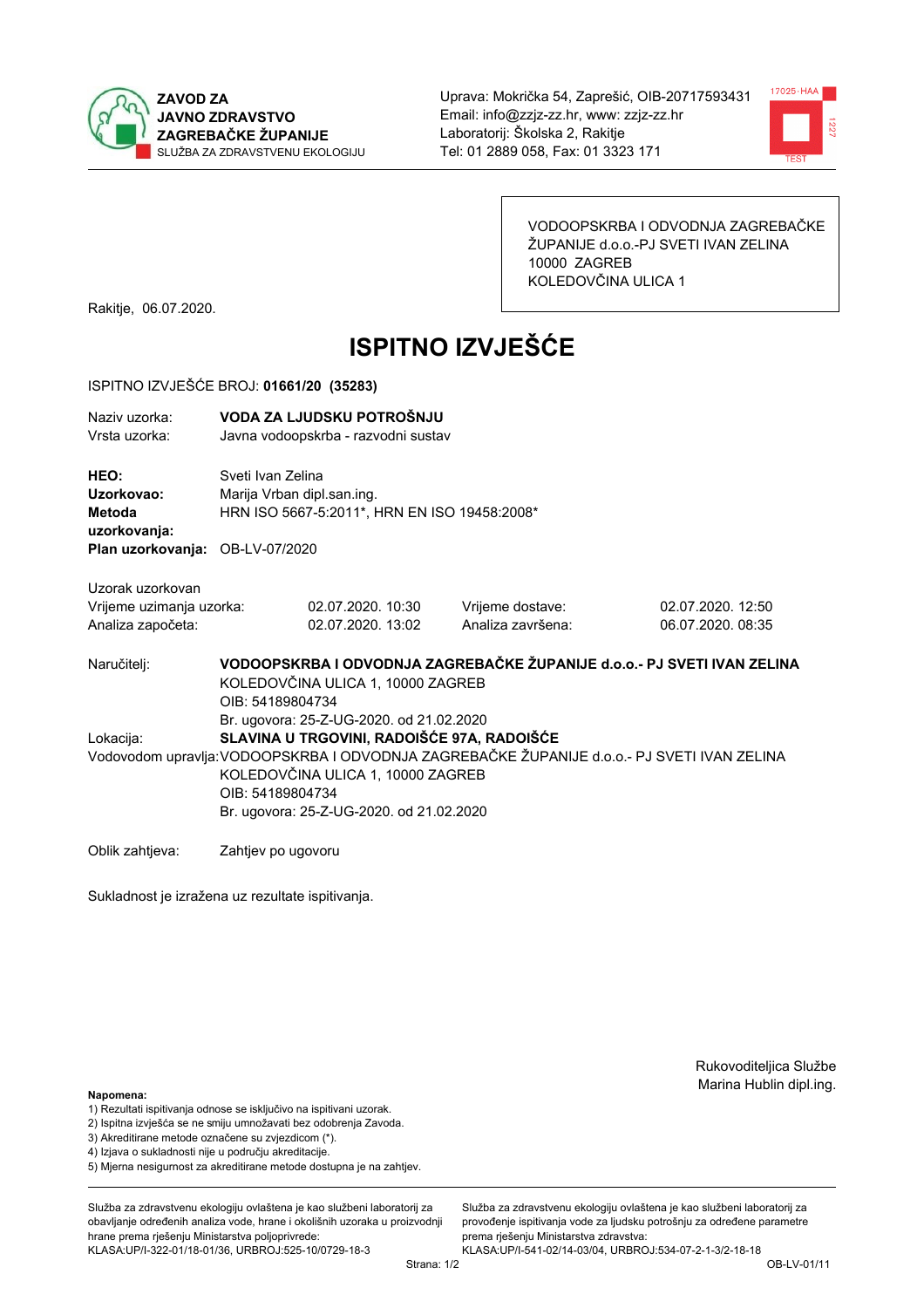## **REZULTATI ISPITIVANJA:**

Ispitno izviešće rezultat je elektroničke obrade podataka te je punovažeće bez žiga i potpisa

| Pokazatelj                | <b>Metoda</b>                           | <b>MJ</b>                   | <b>Rezultatt</b> | <b>MDK**</b>  | <b>Sukladno</b> |
|---------------------------|-----------------------------------------|-----------------------------|------------------|---------------|-----------------|
| Temperatura               | Standard Methods 21st Ed.<br>2005.2550B | $^{\circ}$ C                | 20,2             | 25            | DA              |
| Slobodni rezidualni klor  | HRN EN ISO 7393-2:2018                  | mg/L $Cl2$                  | 0,07             | 0,5           | <b>DA</b>       |
| Boja                      | HRN EN ISO 7887:2012                    | mg/L Pt/Co skale            | < 5              | 20            | DA              |
| Mutnoća                   | HRN EN ISO 7027-1:2016*                 | NTU jedinica                | 0,29             | 4             | DA              |
| <b>Miris</b>              | HRN EN 1622:2008                        |                             | bez              | bez           | DA              |
| Okus                      | HRN EN 1622:2008                        |                             | bez              | bez           | DA              |
| pH                        | HRN EN ISO 10523:2012*                  | pH jedinica                 | 7,5              | $6, 5 - 9, 5$ | DA              |
| Temp.pri određivanju pH   |                                         | $^{\circ}$ C                | 22,5             |               |                 |
| Elektrovodljivost         | HRN EN 27888:2008*                      | µScm <sup>-1</sup> pri 20°C | 500              | 2.500         | DA              |
| Utrošak KMnO <sub>4</sub> | HRN EN ISO 8467:2001                    | mg/L O <sub>2</sub>         | 0,5              | 5             | DA              |
| Kloridi                   | HRN EN ISO 10304-1:2009*                | mg/L CI                     | 7,0              | 250           | DA              |
| Nitriti                   | HRN EN ISO 10304-1:2009*                | mg/L $(NO2)$                | < 0,050          | 0,5           | DA              |
| Nitrati                   | HRN EN ISO 10304-1:2009*                | mg/L $(NO3)$                | 6,7              | 50            | DA              |
| Amonij                    | HRN ISO 7150-1:1998*                    | mg/L (NH                    | < 0,05           | 0,5           | DA              |

trezultat izražen kao manje od (<) odnosi se na granicu kvantifikacije

\*\*maksimalno dozvoljena koncentracija

## Izjava o sukladnosti

Prema ispitanim parametrima uzorak vode JE SUKLADAN zahtievima članka 5. Zakona o vodi za ljudsku potrošnju (NN 56/2013, 64/2015, 104/2017, 115/2018, 16/2020) i priloga I Pravilnika o parametrima sukladnosti, metodama analize, monitoringu i planovima sigurnosti vode za ljudsku potrošnju te načinu vođenja registra pravnih osoba koje obavljaju djelatnost javne vodoopskrbe (NN 125/2017, 39/2020).

> Voditeljica Odsjeka Nikolina Ciban dipl.ing.

## Odsjek za mikrobiološka ispitivanja voda

## **REZULTATI ISPITIVANJA:**

Ispitno izvješće rezultat je elektroničke obrade podataka te je punovažeće bez žiga i potpisa

| Pokazatelj             | <b>Metoda</b>           | <b>MJ</b>   | <b>Rezultat</b> | MDK** | <b>Sukladno</b> |
|------------------------|-------------------------|-------------|-----------------|-------|-----------------|
| Ukupni koliformi       | HRN EN ISO 9308-1:2014* | broj/100 mL |                 | 0     | DA              |
| Escherichia coli       | HRN EN ISO 9308-1:2014* | broj/100 mL |                 | 0     | DA              |
| Enterokoki             | HRN EN ISO 7899-2:2000* | broj/100 mL |                 | 0     | DA              |
| Pseudomonas aeruginosa | HRN EN ISO 16266:2008*  | broj/100 mL | < 1             | 0     | DA              |
| Aerobne bakt -36 C/48h | HRN EN ISO 6222:2000*   | broj/1 mL   | 12              | 100   | DA              |
| Aerobne bakt -22°C/72h | HRN EN ISO 6222:2000*   | broj/1 mL   | 6               | 100   | DA              |

\*\*maksimalno dozvoljena koncentracija

## Izjava o sukladnosti

Prema ispitanim parametrima uzorak vode JE SUKLADAN zahtjevima članka 5. Zakona o vodi za ljudsku potrošnju (NN 56/2013, 64/2015, 104/2017, 115/2018, 16/2020) i priloga I Pravilnika o parametrima sukladnosti, metodama analize, monitoringu i planovima sigurnosti vode za ljudsku potrošnju te načinu vođenja registra pravnih osoba koje obavljaju dielatnost javne vodoopskrbe (NN 125/2017, 39/2020).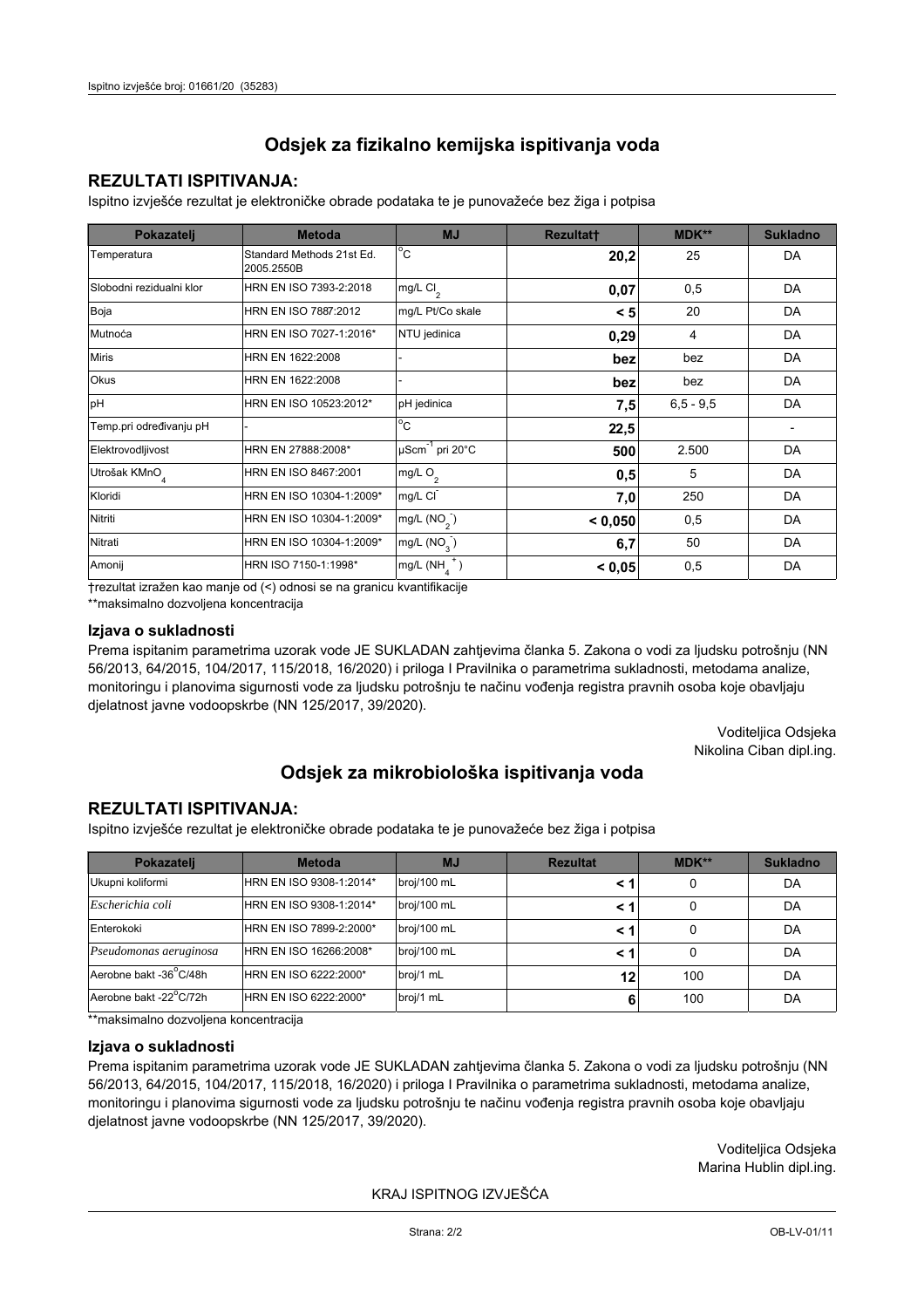



VODOOPSKRBA I ODVODNJA ZAGREBAČKE ŽUPANIJE d.o.o.-PJ SVETI IVAN ZELINA 10000 ZAGREB KOLEDOVČINA ULICA 1

Rakitje, 06.07.2020.

# **ISPITNO IZVJEŠĆE**

### ISPITNO IZVJEŠĆE BROJ: 01660/20 (35282)

| Naziv uzorka:<br>Vrsta uzorka:                                    |                                                                                                                                                                                                  | VODA ZA LJUDSKU POTROŠNJU<br>Javna vodoopskrba - razvodni sustav                                |                                       |                                        |  |  |  |
|-------------------------------------------------------------------|--------------------------------------------------------------------------------------------------------------------------------------------------------------------------------------------------|-------------------------------------------------------------------------------------------------|---------------------------------------|----------------------------------------|--|--|--|
| HEO:<br>Uzorkovao:<br>Metoda<br>uzorkovanja:                      |                                                                                                                                                                                                  | Sveti Ivan Zelina<br>Marija Vrban dipl.san.ing.<br>HRN ISO 5667-5:2011*, HRN EN ISO 19458:2008* |                                       |                                        |  |  |  |
| Plan uzorkovanja: OB-LV-07/2020                                   |                                                                                                                                                                                                  |                                                                                                 |                                       |                                        |  |  |  |
| Uzorak uzorkovan<br>Vrijeme uzimanja uzorka:<br>Analiza započeta: |                                                                                                                                                                                                  | 02.07.2020. 10:15<br>02.07.2020. 13:01                                                          | Vrijeme dostave:<br>Analiza završena: | 02.07.2020. 12:50<br>06.07.2020. 08:35 |  |  |  |
| Naručitelj:                                                       | VODOOPSKRBA I ODVODNJA ZAGREBAČKE ŽUPANIJE d.o.o.- PJ SVETI IVAN ZELINA<br>KOLEDOVČINA ULICA 1, 10000 ZAGREB<br>OIB: 54189804734<br>Br. ugovora: 25-Z-UG-2020. od 21.02.2020                     |                                                                                                 |                                       |                                        |  |  |  |
| Lokacija:                                                         | <b>M PS PRETOKI</b>                                                                                                                                                                              |                                                                                                 |                                       |                                        |  |  |  |
|                                                                   | Vodovodom upravlja: VODOOPSKRBA I ODVODNJA ZAGREBAČKE ŽUPANIJE d.o.o.- PJ SVETI IVAN ZELINA<br>KOLEDOVČINA ULICA 1, 10000 ZAGREB<br>OIB: 54189804734<br>Br. ugovora: 25-Z-UG-2020. od 21.02.2020 |                                                                                                 |                                       |                                        |  |  |  |
| Oblik zahtjeva:                                                   | Zahtjev po ugovoru                                                                                                                                                                               |                                                                                                 |                                       |                                        |  |  |  |

Sukladnost je izražena uz rezultate ispitivanja.

Rukovoditeljica Službe Marina Hublin dipl.ing.

#### Napomena:

- 1) Rezultati ispitivanja odnose se isključivo na ispitivani uzorak.
- 2) Ispitna izvješća se ne smiju umnožavati bez odobrenja Zavoda.
- 3) Akreditirane metode označene su zvjezdicom (\*).
- 4) Iziava o sukladnosti nije u području akreditacije.
- 5) Mjerna nesigurnost za akreditirane metode dostupna je na zahtjev.

Služba za zdravstvenu ekologiju ovlaštena je kao službeni laboratorij za obavlianie određenih analiza vode, hrane i okolišnih uzoraka u proizvodniji hrane prema rješenju Ministarstva poljoprivrede: KLASA:UP/I-322-01/18-01/36, URBROJ:525-10/0729-18-3

Služba za zdravstvenu ekologiju ovlaštena je kao službeni laboratorij za provođenie ispitivania vode za liudsku potrošniu za određene parametre prema rješenju Ministarstva zdravstva:

KLASA:UP/I-541-02/14-03/04, URBROJ:534-07-2-1-3/2-18-18 Strana: 1/2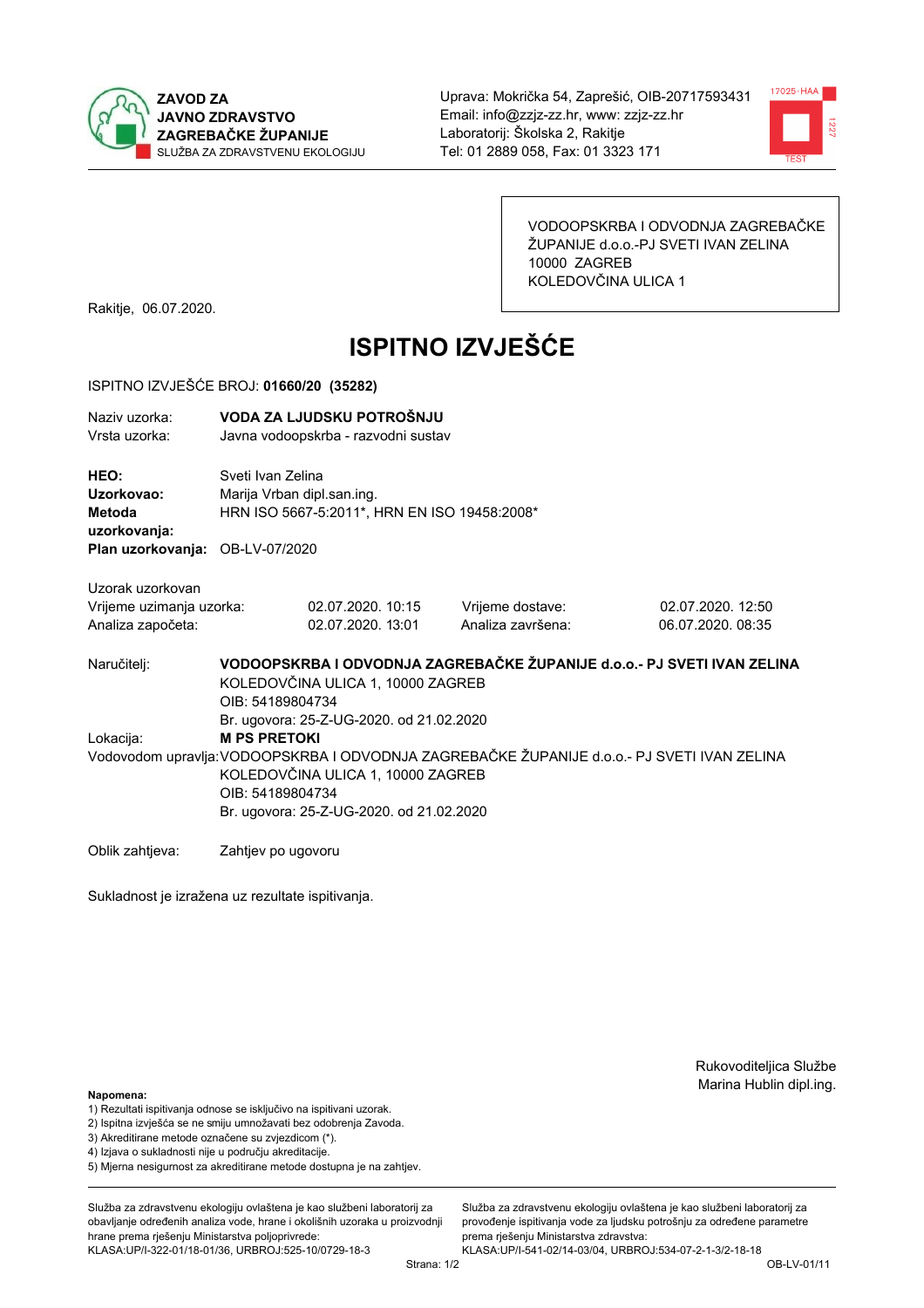## **REZULTATI ISPITIVANJA:**

Ispitno izviešće rezultat je elektroničke obrade podataka te je punovažeće bez žiga i potpisa

| Pokazatelj                | <b>Metoda</b>                           | <b>MJ</b>                   | <b>Rezultatt</b> | MDK**         | <b>Sukladno</b> |
|---------------------------|-----------------------------------------|-----------------------------|------------------|---------------|-----------------|
| Temperatura               | Standard Methods 21st Ed.<br>2005.2550B | $^{\circ}$ C                | 15,2             | 25            | DA              |
| Slobodni rezidualni klor  | HRN EN ISO 7393-2:2018                  | mg/L $Cl2$                  | 0,08             | 0,5           | <b>DA</b>       |
| Boja                      | HRN EN ISO 7887:2012                    | mg/L Pt/Co skale            | < 5              | 20            | DA              |
| Mutnoća                   | HRN EN ISO 7027-1:2016*                 | NTU jedinica                | 0,40             | 4             | DA              |
| <b>Miris</b>              | HRN EN 1622:2008                        |                             | bez              | bez           | DA              |
| Okus                      | HRN EN 1622:2008                        |                             | bez              | bez           | DA              |
| pH                        | HRN EN ISO 10523:2012*                  | pH jedinica                 | 7,6              | $6, 5 - 9, 5$ | DA              |
| Temp.pri određivanju pH   |                                         | $^{\circ}$ C                | 21,7             |               |                 |
| Elektrovodljivost         | HRN EN 27888:2008*                      | µScm <sup>-1</sup> pri 20°C | 486              | 2.500         | DA              |
| Utrošak KMnO <sub>4</sub> | HRN EN ISO 8467:2001                    | mg/L O <sub>2</sub>         | < 0, 5           | 5             | DA              |
| Kloridi                   | HRN EN ISO 10304-1:2009*                | mg/L CI                     | 6,8              | 250           | DA              |
| Nitriti                   | HRN EN ISO 10304-1:2009*                | mg/L $(NO2)$                | < 0,050          | 0,5           | DA              |
| Nitrati                   | HRN EN ISO 10304-1:2009*                | mg/L $(NO3)$                | 7,2              | 50            | DA              |
| Amonij                    | HRN ISO 7150-1:1998*                    | mg/L (NH                    | < 0,05           | 0,5           | DA              |

trezultat izražen kao manje od (<) odnosi se na granicu kvantifikacije

\*\*maksimalno dozvoljena koncentracija

#### Izjava o sukladnosti

Prema ispitanim parametrima uzorak vode JE SUKLADAN zahtievima članka 5. Zakona o vodi za ljudsku potrošnju (NN 56/2013, 64/2015, 104/2017, 115/2018, 16/2020) i priloga I Pravilnika o parametrima sukladnosti, metodama analize, monitoringu i planovima sigurnosti vode za ljudsku potrošnju te načinu vođenja registra pravnih osoba koje obavljaju djelatnost javne vodoopskrbe (NN 125/2017, 39/2020).

> Voditeljica Odsjeka Nikolina Ciban dipl.ing.

## Odsjek za mikrobiološka ispitivanja voda

## **REZULTATI ISPITIVANJA:**

Ispitno izvješće rezultat je elektroničke obrade podataka te je punovažeće bez žiga i potpisa

| Pokazatelj             | <b>Metoda</b>           | <b>MJ</b>   | <b>Rezultat</b> | MDK** | <b>Sukladno</b> |
|------------------------|-------------------------|-------------|-----------------|-------|-----------------|
| Ukupni koliformi       | HRN EN ISO 9308-1:2014* | broj/100 mL |                 | 0     | DA              |
| Escherichia coli       | HRN EN ISO 9308-1:2014* | broj/100 mL |                 | 0     | DA              |
| Enterokoki             | HRN EN ISO 7899-2:2000* | broj/100 mL |                 | 0     | DA              |
| Pseudomonas aeruginosa | HRN EN ISO 16266:2008*  | broj/100 mL | < 1             | 0     | DA              |
| Aerobne bakt -36 C/48h | HRN EN ISO 6222:2000*   | broj/1 mL   | 20              | 100   | DA              |
| Aerobne bakt -22°C/72h | HRN EN ISO 6222:2000*   | broj/1 mL   | 80              | 100   | DA              |

\*\*maksimalno dozvoljena koncentracija

## Izjava o sukladnosti

Prema ispitanim parametrima uzorak vode JE SUKLADAN zahtjevima članka 5. Zakona o vodi za ljudsku potrošnju (NN 56/2013, 64/2015, 104/2017, 115/2018, 16/2020) i priloga I Pravilnika o parametrima sukladnosti, metodama analize, monitoringu i planovima sigurnosti vode za ljudsku potrošnju te načinu vođenja registra pravnih osoba koje obavljaju dielatnost javne vodoopskrbe (NN 125/2017, 39/2020).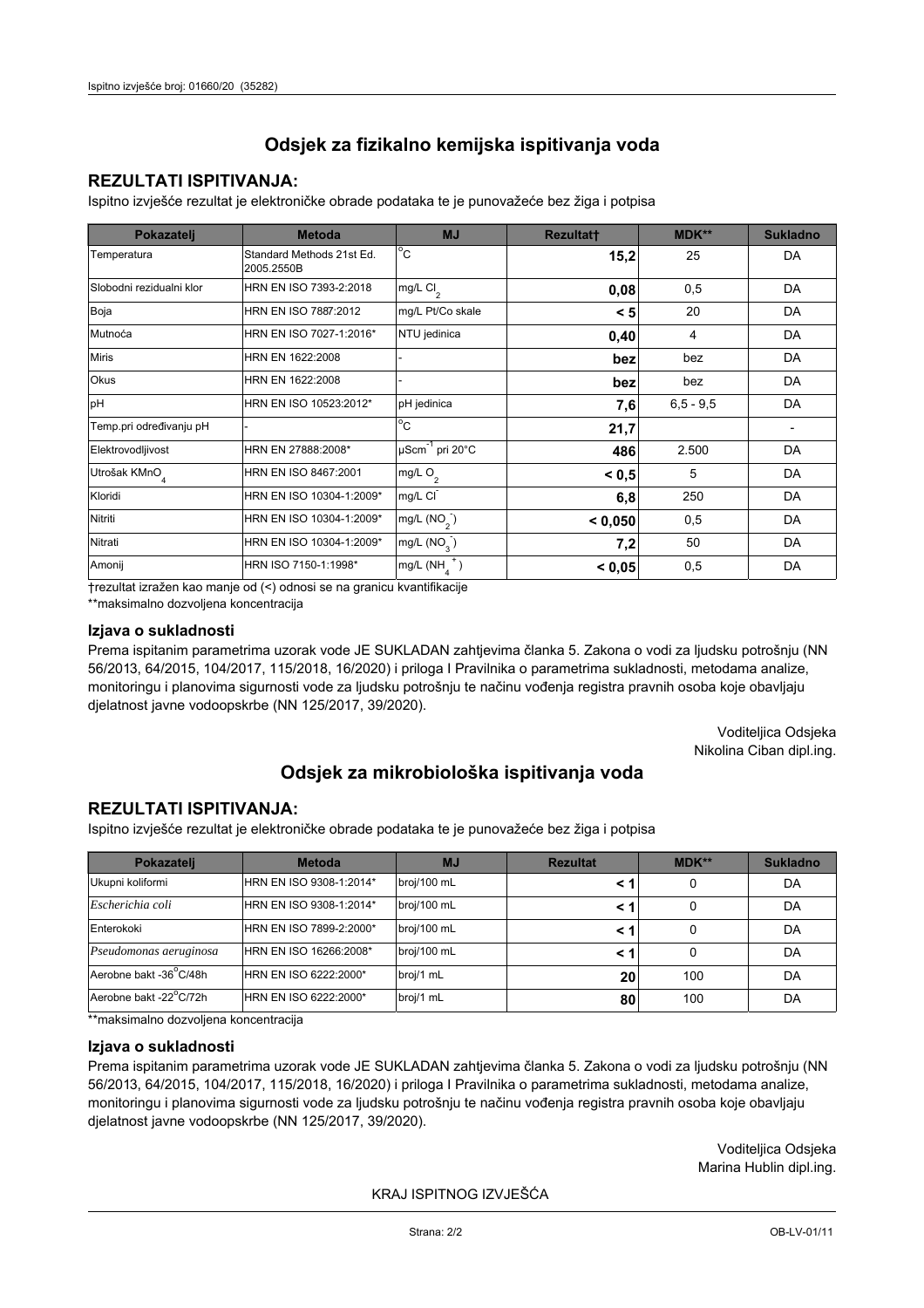



VODOOPSKRBA I ODVODNJA ZAGREBAČKE ŽUPANIJE d.o.o.-PJ SVETI IVAN ZELINA 10000 ZAGREB KOLEDOVČINA ULICA 1

Rakitje, 06.07.2020.

# **ISPITNO IZVJEŠĆE**

#### ISPITNO IZVJEŠĆE BROJ: 01659/20 (35281)

| Naziv uzorka: | VODA ZA LJUDSKU POTROŠNJU    |
|---------------|------------------------------|
| Vrsta uzorka: | Javna vodoopskrba - spremnik |

HEO: Sveti Ivan Zelina Uzorkovao: Marija Vrban dipl.san.ing. Metoda HRN ISO 5667-5:2011\*, HRN EN ISO 19458:2008\* uzorkovanja: Plan uzorkovanja: OB-LV-07/2020

Uzorak uzorkovan

| Vrijeme uzimanja uzorka: | 02.07.2020.09:55  | Vrijeme dostave:  | 02.07.2020. 12:50 |
|--------------------------|-------------------|-------------------|-------------------|
| Analiza započeta:        | 02.07.2020. 13:00 | Analiza završena: | 06.07.2020.08:34  |

VODOOPSKRBA I ODVODNJA ZAGREBAČKE ŽUPANIJE d.o.o. - PJ SVETI IVAN ZELINA Naručitelj: KOLEDOVČINA ULICA 1, 10000 ZAGREB OIB: 54189804734 Br. ugovora: 25-Z-UG-2020, od 21.02.2020 Lokacija: R ČEGCI 2 Vodovodom upravlja: VODOOPSKRBA I ODVODNJA ZAGREBAČKE ŽUPANIJE d.o.o.- PJ SVETI IVAN ZELINA KOLEDOVČINA ULICA 1, 10000 ZAGREB OIB: 54189804734 Br. ugovora: 25-Z-UG-2020. od 21.02.2020

Oblik zahtjeva: Zahtjev po ugovoru

Sukladnost je izražena uz rezultate ispitivanja.

Rukovoditeljica Službe Marina Hublin dipl.ing.

#### Napomena:

- 1) Rezultati ispitivanja odnose se isključivo na ispitivani uzorak.
- 2) Ispitna izvješća se ne smiju umnožavati bez odobrenja Zavoda.

3) Akreditirane metode označene su zvjezdicom (\*).

- 4) Iziava o sukladnosti nije u području akreditacije.
- 5) Mjerna nesigurnost za akreditirane metode dostupna je na zahtjev.

Služba za zdravstvenu ekologiju ovlaštena je kao službeni laboratorij za obavlianie određenih analiza vode, hrane i okolišnih uzoraka u proizvodniji hrane prema rješenju Ministarstva poljoprivrede: KLASA:UP/I-322-01/18-01/36, URBROJ:525-10/0729-18-3

Služba za zdravstvenu ekologiju ovlaštena je kao službeni laboratorij za provođenie ispitivania vode za liudsku potrošniu za određene parametre prema riešenju Ministarstva zdravstva: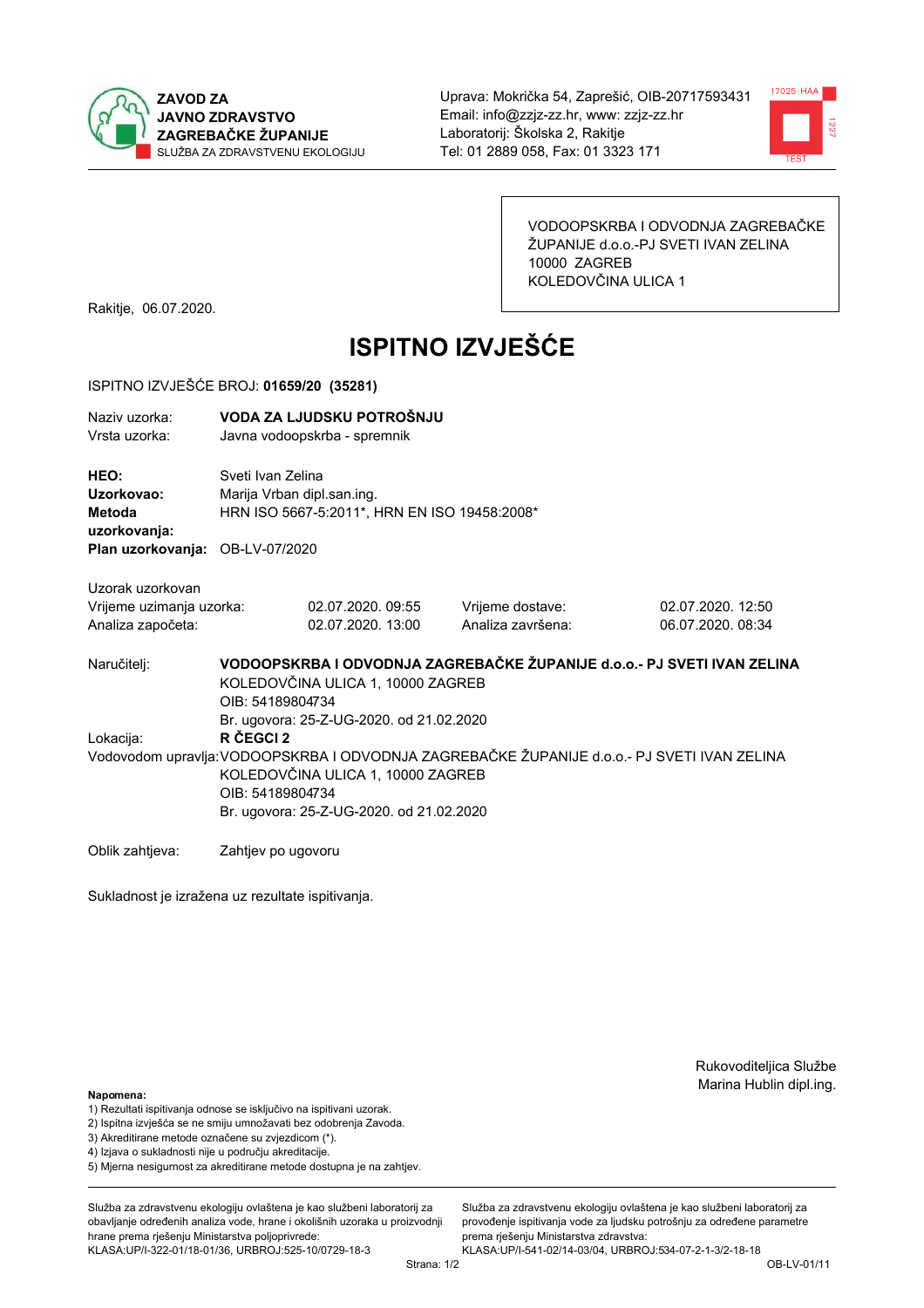## **REZULTATI ISPITIVANJA:**

Ispitno izviešće rezultat je elektroničke obrade podataka te je punovažeće bez žiga i potpisa

| Pokazatelj                | <b>Metoda</b>                           | <b>MJ</b>                   | <b>Rezultatt</b> | MDK**         | <b>Sukladno</b> |
|---------------------------|-----------------------------------------|-----------------------------|------------------|---------------|-----------------|
| Temperatura               | Standard Methods 21st Ed.<br>2005.2550B | $^{\circ}$ C                | 15,6             | 25            | DA              |
| Slobodni rezidualni klor  | HRN EN ISO 7393-2:2018                  | mg/L Cl <sub>2</sub>        | 0,11             | 0,5           | DA              |
| Boja                      | HRN EN ISO 7887:2012                    | mg/L Pt/Co skale            | < 5              | 20            | DA              |
| Mutnoća                   | HRN EN ISO 7027-1:2016*                 | NTU jedinica                | 0,95             | 4             | DA              |
| <b>Miris</b>              | HRN EN 1622:2008                        |                             | bez              | bez           | DA              |
| <b>Okus</b>               | HRN EN 1622:2008                        |                             | bez              | bez           | DA              |
| pH                        | HRN EN ISO 10523:2012*                  | pH jedinica                 | 7,5              | $6, 5 - 9, 5$ | DA              |
| Temp.pri određivanju pH   |                                         | $\overline{C}$              | 21,2             |               |                 |
| Elektrovodljivost         | HRN EN 27888:2008*                      | µScm <sup>-1</sup> pri 20°C | 487              | 2.500         | DA              |
| Utrošak KMnO <sub>4</sub> | HRN EN ISO 8467:2001                    | mg/L O <sub>2</sub>         | 0,6              | 5             | DA              |
| Kloridi                   | HRN EN ISO 10304-1:2009*                | mg/L CI                     | 3,0              | 250           | DA              |
| Nitriti                   | HRN EN ISO 10304-1:2009*                | mg/L $(NO2)$                | < 0,050          | 0,5           | DA              |
| Nitrati                   | HRN EN ISO 10304-1:2009*                | mg/L (NO <sub>3</sub> )     | 1,8              | 50            | DA              |
| Amonij                    | HRN ISO 7150-1:1998*                    | mg/L (NH                    | < 0,05           | 0,5           | DA              |

trezultat izražen kao manje od (<) odnosi se na granicu kvantifikacije

\*\*maksimalno dozvoljena koncentracija

## Izjava o sukladnosti

Prema ispitanim parametrima uzorak vode JE SUKLADAN zahtievima članka 5. Zakona o vodi za ljudsku potrošnju (NN 56/2013, 64/2015, 104/2017, 115/2018, 16/2020) i priloga I Pravilnika o parametrima sukladnosti, metodama analize, monitoringu i planovima sigurnosti vode za ljudsku potrošnju te načinu vođenja registra pravnih osoba koje obavljaju djelatnost javne vodoopskrbe (NN 125/2017, 39/2020).

> Voditeljica Odsjeka Nikolina Ciban dipl.ing.

## Odsjek za mikrobiološka ispitivanja voda

## **REZULTATI ISPITIVANJA:**

Ispitno izvješće rezultat je elektroničke obrade podataka te je punovažeće bez žiga i potpisa

| Pokazatelj             | <b>Metoda</b>           | <b>MJ</b>   | <b>Rezultat</b> | MDK** | <b>Sukladno</b> |
|------------------------|-------------------------|-------------|-----------------|-------|-----------------|
| Ukupni koliformi       | HRN EN ISO 9308-1:2014* | broj/100 mL |                 | 0     | DA              |
| Escherichia coli       | HRN EN ISO 9308-1:2014* | broj/100 mL |                 | 0     | DA              |
| Enterokoki             | HRN EN ISO 7899-2:2000* | broj/100 mL |                 | 0     | DA              |
| Pseudomonas aeruginosa | HRN EN ISO 16266:2008*  | broj/100 mL | < 1             | 0     | DA              |
| Aerobne bakt -36 C/48h | HRN EN ISO 6222:2000*   | broj/1 mL   |                 | 100   | DA              |
| Aerobne bakt -22°C/72h | HRN EN ISO 6222:2000*   | broj/1 mL   |                 | 100   | DA              |

\*\*maksimalno dozvoljena koncentracija

## Izjava o sukladnosti

Prema ispitanim parametrima uzorak vode JE SUKLADAN zahtjevima članka 5. Zakona o vodi za ljudsku potrošnju (NN 56/2013, 64/2015, 104/2017, 115/2018, 16/2020) i priloga I Pravilnika o parametrima sukladnosti, metodama analize, monitoringu i planovima sigurnosti vode za ljudsku potrošnju te načinu vođenja registra pravnih osoba koje obavljaju dielatnost javne vodoopskrbe (NN 125/2017, 39/2020).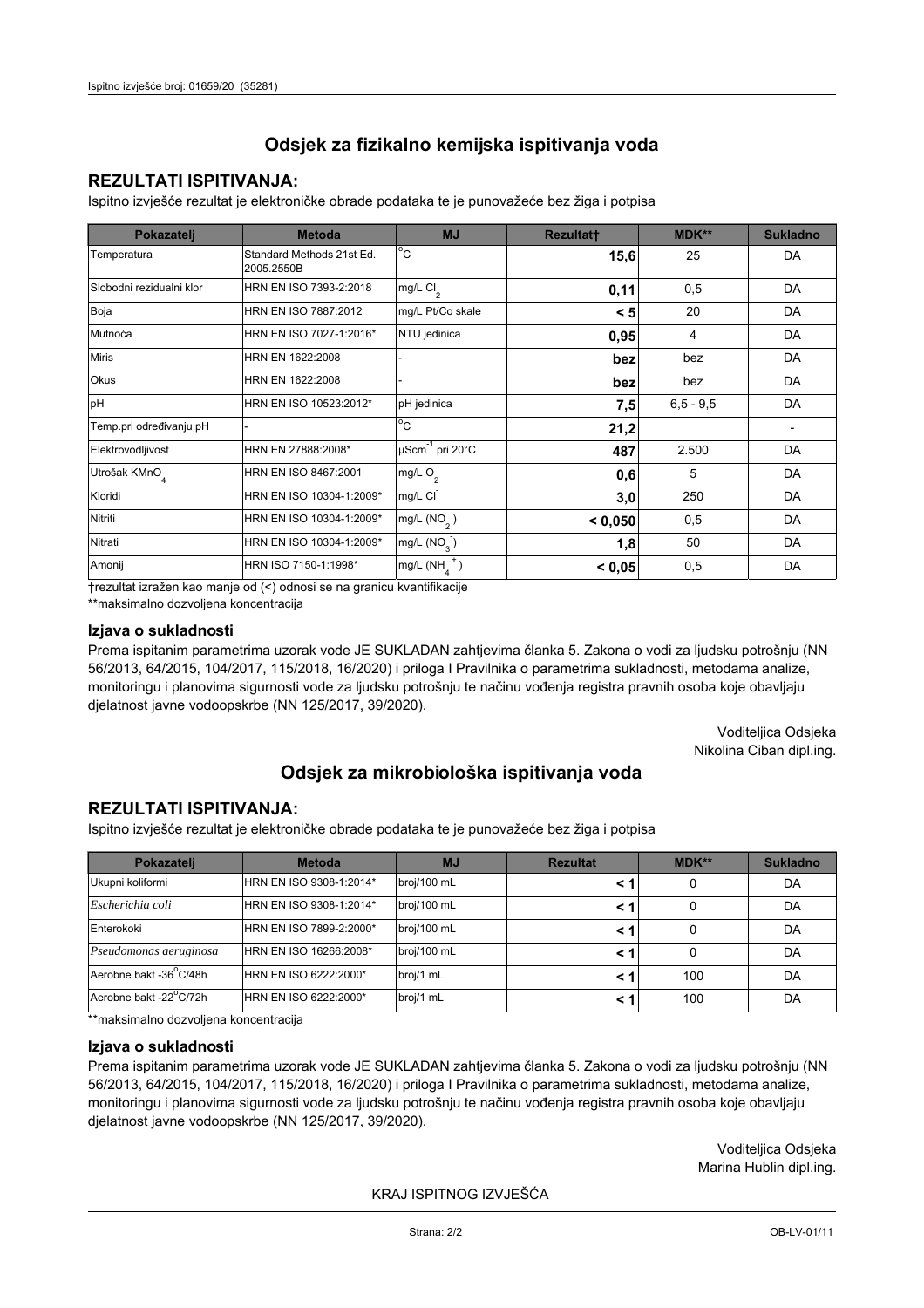



VODOOPSKRBA I ODVODNJA ZAGREBAČKE ŽUPANIJE d.o.o.-PJ SVETI IVAN ZELINA 10000 ZAGREB KOLEDOVČINA ULICA 1

Rakitje, 06.07.2020.

# **ISPITNO IZVJEŠĆE**

#### ISPITNO IZVJEŠĆE BROJ: 01658/20 (35280)

| Naziv uzorka: | VODA ZA LJUDSKU POTROŠNJU    |
|---------------|------------------------------|
| Vrsta uzorka: | Javna vodoopskrba - spremnik |

HEO: Sveti Ivan Zelina Uzorkovao: Marija Vrban dipl.san.ing. Metoda HRN ISO 5667-5:2011\*, HRN EN ISO 19458:2008\* uzorkovanja: Plan uzorkovanja: OB-LV-07/2020

Uzorak uzorkovan Vrijeme uzimanja uzorka: Analiza započeta:

02.07.2020.09:40 02.07.2020, 12:59 Vrijeme dostave: Analiza završena: 02.07.2020. 12:50 06.07.2020. 08:34

VODOOPSKRBA I ODVODNJA ZAGREBAČKE ŽUPANIJE d.o.o. - PJ SVETI IVAN ZELINA Naručitelj: KOLEDOVČINA ULICA 1, 10000 ZAGREB OIB: 54189804734 Br. ugovora: 25-Z-UG-2020, od 21.02.2020 Lokacija: R BIŠKUPEC Vodovodom upravlja: VODOOPSKRBA I ODVODNJA ZAGREBAČKE ŽUPANIJE d.o.o.- PJ SVETI IVAN ZELINA KOLEDOVČINA ULICA 1, 10000 ZAGREB OIB: 54189804734 Br. ugovora: 25-Z-UG-2020. od 21.02.2020

Oblik zahtjeva: Zahtjev po ugovoru

Sukladnost je izražena uz rezultate ispitivanja.

Rukovoditeljica Službe Marina Hublin dipl.ing.

Napomena:

- 1) Rezultati ispitivanja odnose se isključivo na ispitivani uzorak.
- 2) Ispitna izvješća se ne smiju umnožavati bez odobrenja Zavoda.

3) Akreditirane metode označene su zvjezdicom (\*).

- 4) Iziava o sukladnosti nije u područiu akreditacije.
- 5) Mjerna nesigurnost za akreditirane metode dostupna je na zahtjev.

Služba za zdravstvenu ekologiju ovlaštena je kao službeni laboratorij za obavlianie određenih analiza vode, hrane i okolišnih uzoraka u proizvodniji hrane prema rješenju Ministarstva poljoprivrede:

KLASA:UP/I-322-01/18-01/36, URBROJ:525-10/0729-18-3

Služba za zdravstvenu ekologiju ovlaštena je kao službeni laboratorij za provođenie ispitivania vode za liudsku potrošniu za određene parametre prema riešenju Ministarstva zdravstva: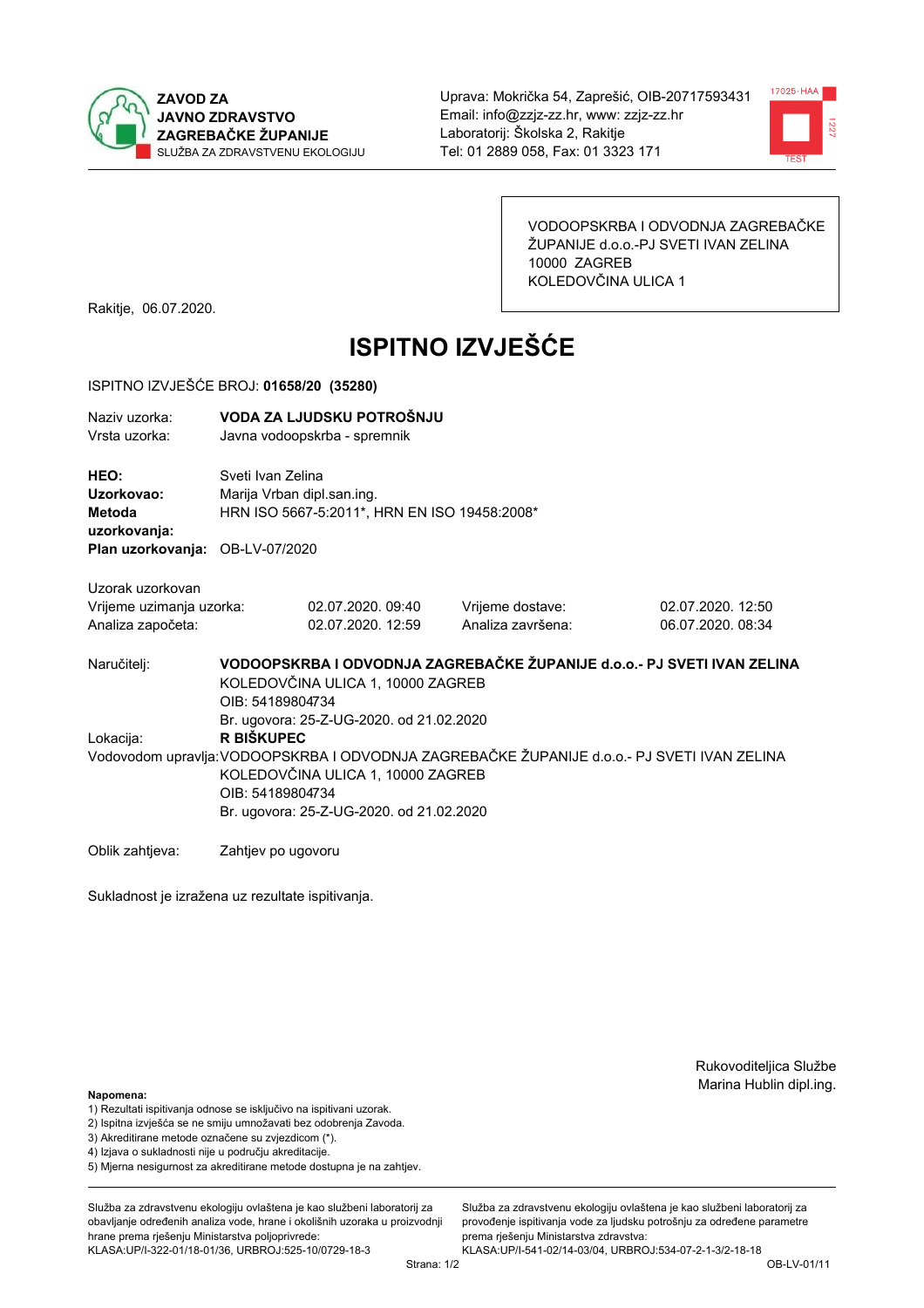## **REZULTATI ISPITIVANJA:**

Ispitno izviešće rezultat je elektroničke obrade podataka te je punovažeće bez žiga i potpisa

| Pokazatelj                | <b>Metoda</b>                           | <b>MJ</b>               | <b>Rezultatt</b> | MDK**         | <b>Sukladno</b> |
|---------------------------|-----------------------------------------|-------------------------|------------------|---------------|-----------------|
| Temperatura               | Standard Methods 21st Ed.<br>2005.2550B | $^{\circ}$ C            | 12,6             | 25            | DA              |
| Slobodni rezidualni klor  | HRN EN ISO 7393-2:2018                  | mg/L $Cl2$              | 0,37             | 0,5           | DA              |
| Boja                      | HRN EN ISO 7887:2012                    | mg/L Pt/Co skale        | < 5              | 20            | DA              |
| Mutnoća                   | HRN EN ISO 7027-1:2016*                 | NTU jedinica            | 0,97             | 4             | DA              |
| <b>Miris</b>              | HRN EN 1622:2008                        |                         | bez              | bez           | DA              |
| Okus                      | HRN EN 1622:2008                        |                         | bez              | bez           | DA              |
| pH                        | HRN EN ISO 10523:2012*                  | pH jedinica             | 7,4              | $6, 5 - 9, 5$ | DA              |
| Temp.pri određivanju pH   |                                         | $^{\circ}$ C            | 21,3             |               |                 |
| Elektrovodljivost         | HRN EN 27888:2008*                      | µScm-1 pri 20°C         | 478              | 2.500         | DA              |
| Utrošak KMnO <sub>4</sub> | HRN EN ISO 8467:2001                    | mg/L $O2$               | 0,6              | 5             | DA              |
| Kloridi                   | HRN EN ISO 10304-1:2009*                | mg/L CI                 | 3,2              | 250           | DA              |
| Nitriti                   | HRN EN ISO 10304-1:2009*                | mg/L $(NO2)$            | < 0.050          | 0,5           | DA              |
| Nitrati                   | HRN EN ISO 10304-1:2009*                | mg/L (NO <sub>3</sub> ) | 1,9              | 50            | DA              |
| Amonij                    | HRN ISO 7150-1:1998*                    | mg/L (NH                | < 0,05           | 0,5           | DA              |

trezultat izražen kao manje od (<) odnosi se na granicu kvantifikacije

\*\*maksimalno dozvoljena koncentracija

#### Izjava o sukladnosti

Prema ispitanim parametrima uzorak vode JE SUKLADAN zahtievima članka 5. Zakona o vodi za ljudsku potrošnju (NN 56/2013, 64/2015, 104/2017, 115/2018, 16/2020) i priloga I Pravilnika o parametrima sukladnosti, metodama analize, monitoringu i planovima sigurnosti vode za ljudsku potrošnju te načinu vođenja registra pravnih osoba koje obavljaju djelatnost javne vodoopskrbe (NN 125/2017, 39/2020).

> Voditeljica Odsjeka Nikolina Ciban dipl.ing.

## Odsjek za mikrobiološka ispitivanja voda

## **REZULTATI ISPITIVANJA:**

Ispitno izvješće rezultat je elektroničke obrade podataka te je punovažeće bez žiga i potpisa

| Pokazatelj             | <b>Metoda</b>           | <b>MJ</b>   | <b>Rezultat</b> | MDK** | <b>Sukladno</b> |
|------------------------|-------------------------|-------------|-----------------|-------|-----------------|
| Ukupni koliformi       | HRN EN ISO 9308-1:2014* | broj/100 mL |                 | 0     | DA              |
| Escherichia coli       | HRN EN ISO 9308-1:2014* | broj/100 mL |                 | 0     | DA              |
| Enterokoki             | HRN EN ISO 7899-2:2000* | broj/100 mL |                 | 0     | DA              |
| Pseudomonas aeruginosa | HRN EN ISO 16266:2008*  | broj/100 mL | < 1             | 0     | DA              |
| Aerobne bakt -36 C/48h | HRN EN ISO 6222:2000*   | broj/1 mL   |                 | 100   | DA              |
| Aerobne bakt -22°C/72h | HRN EN ISO 6222:2000*   | broj/1 mL   |                 | 100   | DA              |

\*\*maksimalno dozvoljena koncentracija

## Izjava o sukladnosti

Prema ispitanim parametrima uzorak vode JE SUKLADAN zahtjevima članka 5. Zakona o vodi za ljudsku potrošnju (NN 56/2013, 64/2015, 104/2017, 115/2018, 16/2020) i priloga I Pravilnika o parametrima sukladnosti, metodama analize, monitoringu i planovima sigurnosti vode za ljudsku potrošnju te načinu vođenja registra pravnih osoba koje obavljaju dielatnost javne vodoopskrbe (NN 125/2017, 39/2020).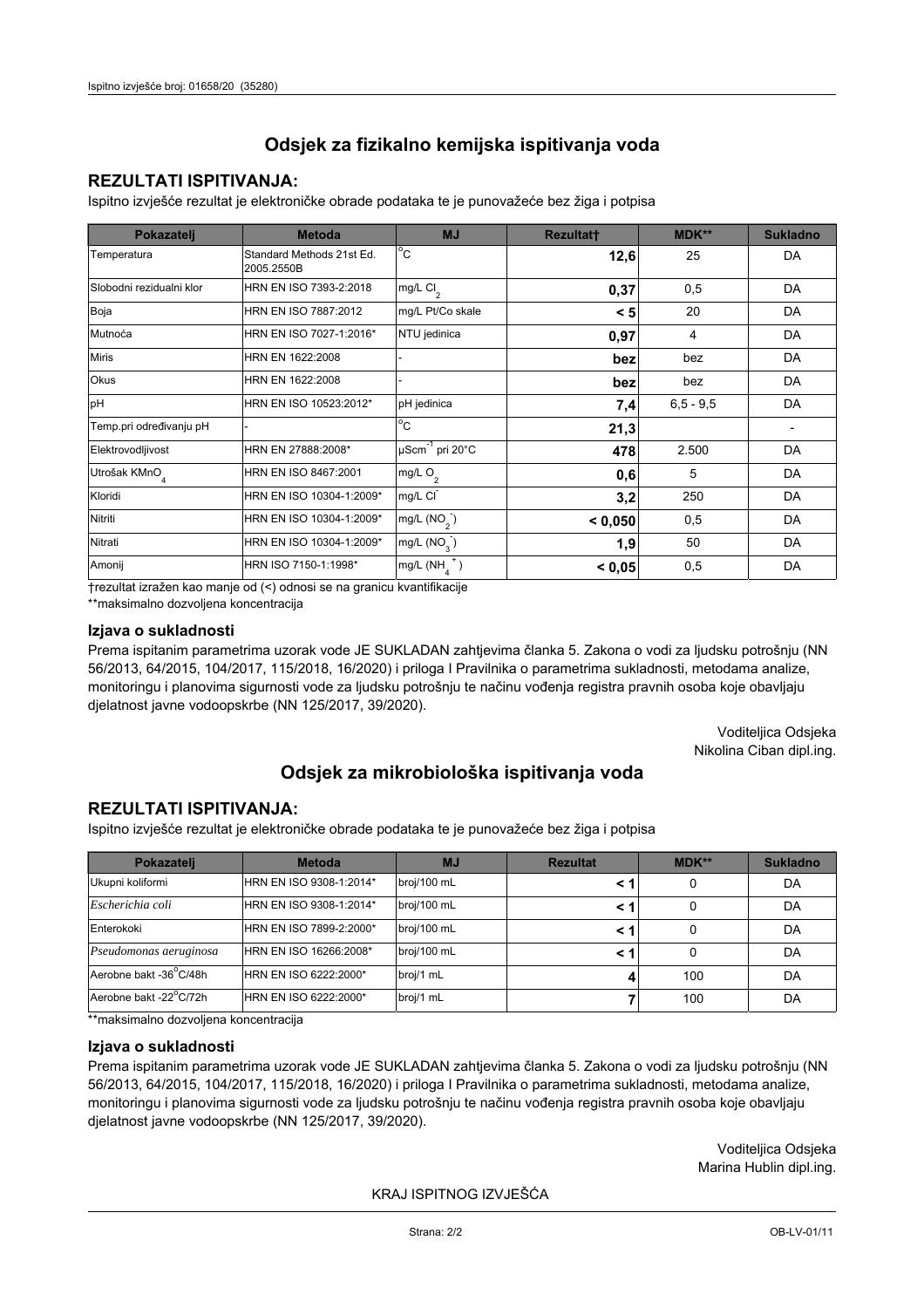



VODOOPSKRBA I ODVODNJA ZAGREBAČKE ŽUPANIJE d.o.o.-PJ SVETI IVAN ZELINA 10000 ZAGREB KOLEDOVČINA ULICA 1

Rakitje, 06.07.2020.

# **ISPITNO IZVJEŠĆE**

#### ISPITNO IZVJEŠĆE BROJ: 01657/20 (35279)

| Naziv uzorka: | VODA ZA LJUDSKU POTROŠNJU    |
|---------------|------------------------------|
| Vrsta uzorka: | Javna vodoopskrba - spremnik |

HEO: Sveti Ivan Zelina Uzorkovao: Marija Vrban dipl.san.ing. Metoda HRN ISO 5667-5:2011\*, HRN EN ISO 19458:2008\* uzorkovanja: Plan uzorkovanja: OB-LV-07/2020

Uzorak uzorkovan Vrijeme uzimanja uzorka: Analiza započeta:

02.07.2020.09:25 02.07.2020. 12:58 Vrijeme dostave: Analiza završena:

02.07.2020. 12:50 06.07.2020. 08:34

VODOOPSKRBA I ODVODNJA ZAGREBAČKE ŽUPANIJE d.o.o. - PJ SVETI IVAN ZELINA Naručitelj: KOLEDOVČINA ULICA 1, 10000 ZAGREB OIB: 54189804734 Br. ugovora: 25-Z-UG-2020, od 21.02.2020 R PSARJEVO II- GUŠTOVIĆI Lokacija: Vodovodom upravlja: VODOOPSKRBA I ODVODNJA ZAGREBAČKE ŽUPANIJE d.o.o.- PJ SVETI IVAN ZELINA KOLEDOVČINA ULICA 1, 10000 ZAGREB OIB: 54189804734 Br. ugovora: 25-Z-UG-2020, od 21.02.2020

Oblik zahtjeva: Zahtjev po ugovoru

Sukladnost je izražena uz rezultate ispitivanja.

Rukovoditeljica Službe Marina Hublin dipl.ing.

Napomena:

- 1) Rezultati ispitivanja odnose se isključivo na ispitivani uzorak.
- 2) Ispitna izvješća se ne smiju umnožavati bez odobrenja Zavoda.

3) Akreditirane metode označene su zvjezdicom (\*).

- 4) Iziava o sukladnosti nije u područiu akreditacije.
- 5) Mjerna nesigurnost za akreditirane metode dostupna je na zahtjev.

Služba za zdravstvenu ekologiju ovlaštena je kao službeni laboratorij za obavlianie određenih analiza vode, hrane i okolišnih uzoraka u proizvodniji hrane prema rješenju Ministarstva poljoprivrede: KLASA:UP/I-322-01/18-01/36, URBROJ:525-10/0729-18-3

Služba za zdravstvenu ekologiju ovlaštena je kao službeni laboratorij za provođenie ispitivania vode za liudsku potrošniu za određene parametre prema riešenju Ministarstva zdravstva: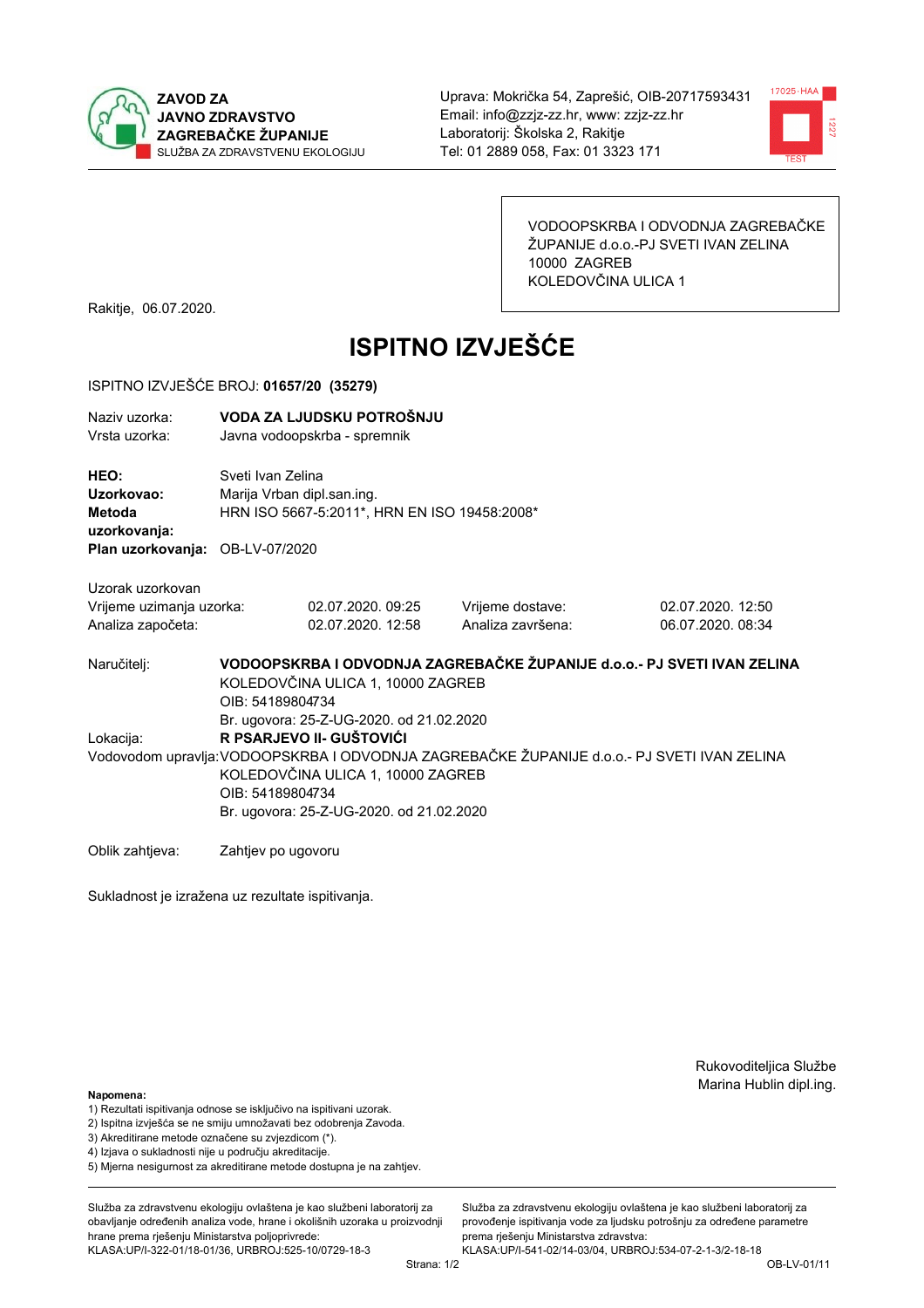## **REZULTATI ISPITIVANJA:**

Ispitno izviešće rezultat je elektroničke obrade podataka te je punovažeće bez žiga i potpisa

| Pokazatelj                | <b>Metoda</b>                           | <b>MJ</b>               | <b>Rezultatt</b> | MDK**         | <b>Sukladno</b> |
|---------------------------|-----------------------------------------|-------------------------|------------------|---------------|-----------------|
| Temperatura               | Standard Methods 21st Ed.<br>2005.2550B | $^{\circ}$ C            | 17,0             | 25            | DA              |
| Slobodni rezidualni klor  | HRN EN ISO 7393-2:2018                  | mg/L $Cl2$              | 0,20             | 0,5           | DA              |
| Boja                      | HRN EN ISO 7887:2012                    | mg/L Pt/Co skale        | < 5              | 20            | DA              |
| Mutnoća                   | HRN EN ISO 7027-1:2016*                 | NTU jedinica            | 0,64             | 4             | DA              |
| <b>Miris</b>              | HRN EN 1622:2008                        |                         | bez              | bez           | DA              |
| Okus                      | HRN EN 1622:2008                        |                         | bez              | bez           | DA              |
| pH                        | HRN EN ISO 10523:2012*                  | pH jedinica             | 7,8              | $6, 5 - 9, 5$ | DA              |
| Temp.pri određivanju pH   |                                         | $^{\circ}$ C            | 22,4             |               |                 |
| Elektrovodljivost         | HRN EN 27888:2008*                      | µScm-1 pri 20°C         | 467              | 2.500         | DA              |
| Utrošak KMnO <sub>4</sub> | HRN EN ISO 8467:2001                    | mg/L $O2$               | 0,5              | 5             | DA              |
| Kloridi                   | HRN EN ISO 10304-1:2009*                | mg/L CI                 | 5,5              | 250           | DA              |
| Nitriti                   | HRN EN ISO 10304-1:2009*                | mg/L $(NO2)$            | < 0.050          | 0,5           | DA              |
| Nitrati                   | HRN EN ISO 10304-1:2009*                | mg/L (NO <sub>3</sub> ) | 4,7              | 50            | DA              |
| Amonij                    | HRN ISO 7150-1:1998*                    | mg/L (NH                | < 0,05           | 0,5           | DA              |

trezultat izražen kao manje od (<) odnosi se na granicu kvantifikacije

\*\*maksimalno dozvoljena koncentracija

#### Izjava o sukladnosti

Prema ispitanim parametrima uzorak vode JE SUKLADAN zahtievima članka 5. Zakona o vodi za ljudsku potrošnju (NN 56/2013, 64/2015, 104/2017, 115/2018, 16/2020) i priloga I Pravilnika o parametrima sukladnosti, metodama analize, monitoringu i planovima sigurnosti vode za ljudsku potrošnju te načinu vođenja registra pravnih osoba koje obavljaju djelatnost javne vodoopskrbe (NN 125/2017, 39/2020).

> Voditeljica Odsjeka Nikolina Ciban dipl.ing.

## Odsjek za mikrobiološka ispitivanja voda

## **REZULTATI ISPITIVANJA:**

Ispitno izvješće rezultat je elektroničke obrade podataka te je punovažeće bez žiga i potpisa

| Pokazatelj             | <b>Metoda</b>           | <b>MJ</b>   | <b>Rezultat</b> | MDK** | <b>Sukladno</b> |
|------------------------|-------------------------|-------------|-----------------|-------|-----------------|
| Ukupni koliformi       | HRN EN ISO 9308-1:2014* | broj/100 mL |                 | 0     | DA              |
| Escherichia coli       | HRN EN ISO 9308-1:2014* | broj/100 mL |                 | 0     | DA              |
| Enterokoki             | HRN EN ISO 7899-2:2000* | broj/100 mL |                 | 0     | DA              |
| Pseudomonas aeruginosa | HRN EN ISO 16266:2008*  | broj/100 mL | < 1             | 0     | DA              |
| Aerobne bakt -36 C/48h | HRN EN ISO 6222:2000*   | broj/1 mL   |                 | 100   | DA              |
| Aerobne bakt -22°C/72h | HRN EN ISO 6222:2000*   | broj/1 mL   |                 | 100   | DA              |

\*\*maksimalno dozvoljena koncentracija

## Izjava o sukladnosti

Prema ispitanim parametrima uzorak vode JE SUKLADAN zahtjevima članka 5. Zakona o vodi za ljudsku potrošnju (NN 56/2013, 64/2015, 104/2017, 115/2018, 16/2020) i priloga I Pravilnika o parametrima sukladnosti, metodama analize, monitoringu i planovima sigurnosti vode za ljudsku potrošnju te načinu vođenja registra pravnih osoba koje obavljaju dielatnost javne vodoopskrbe (NN 125/2017, 39/2020).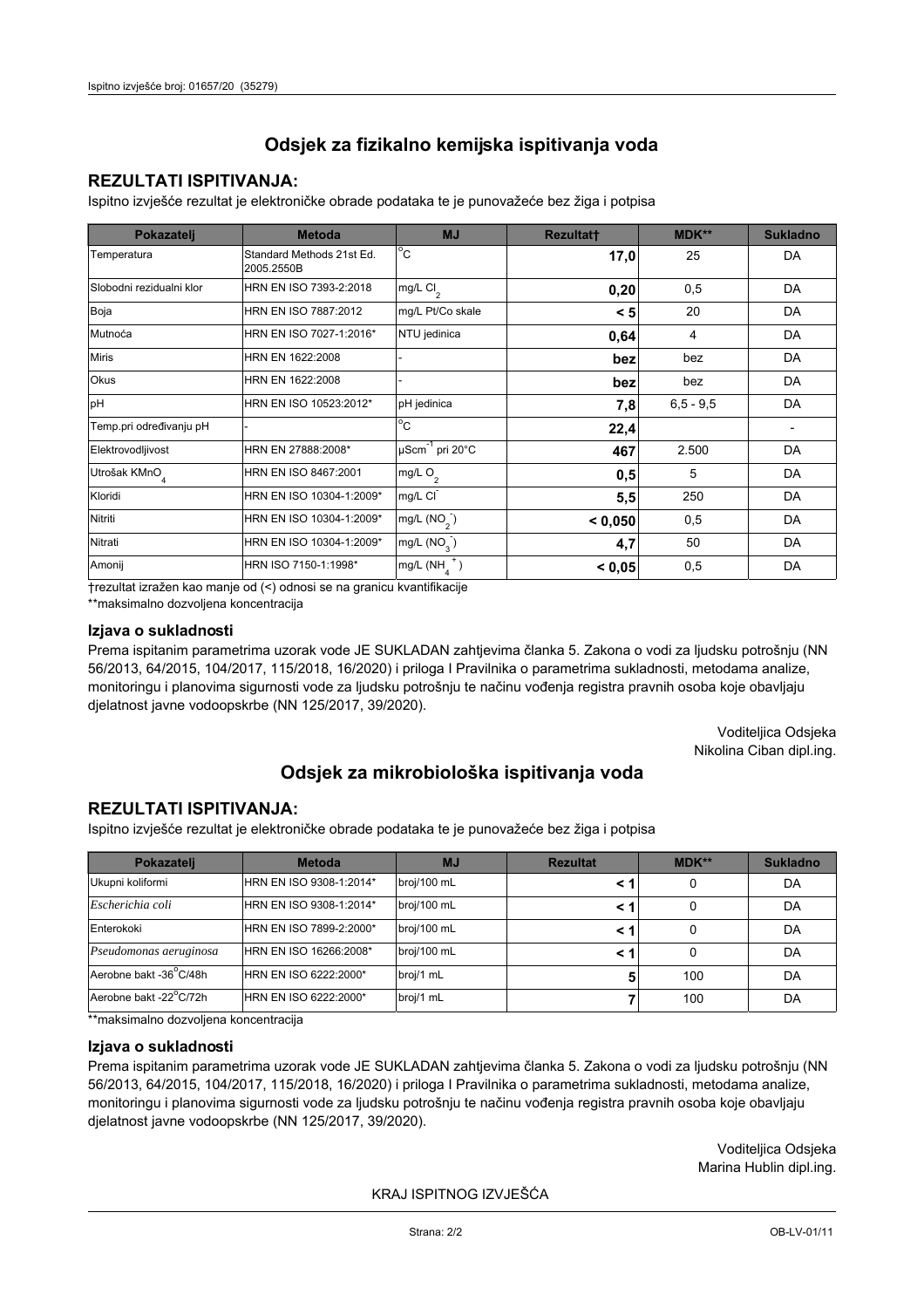



VODOOPSKRBA I ODVODNJA ZAGREBAČKE ŽUPANIJE d.o.o.-PJ SVETI IVAN ZELINA 10000 ZAGREB KOLEDOVČINA ULICA 1

Rakitje, 06.07.2020.

# **ISPITNO IZVJEŠĆE**

### ISPITNO IZVJEŠĆE BROJ: 01656/20 (35278)

| Naziv uzorka:<br>Vrsta uzorka:                                                  | VODA ZA LJUDSKU POTROŠNJU<br>Javna vodoopskrba - razvodni sustav                                                                                                                                                                           |                                        |                                       |                                        |  |  |
|---------------------------------------------------------------------------------|--------------------------------------------------------------------------------------------------------------------------------------------------------------------------------------------------------------------------------------------|----------------------------------------|---------------------------------------|----------------------------------------|--|--|
| HEO:<br>Uzorkovao:<br>Metoda<br>uzorkovanja:<br>Plan uzorkovanja: OB-LV-07/2020 | Sveti Ivan Zelina<br>Marija Vrban dipl.san.ing.<br>HRN ISO 5667-5:2011*, HRN EN ISO 19458:2008*                                                                                                                                            |                                        |                                       |                                        |  |  |
| Uzorak uzorkovan<br>Vrijeme uzimanja uzorka:<br>Analiza započeta:               |                                                                                                                                                                                                                                            | 02.07.2020, 08:50<br>02.07.2020. 12:57 | Vrijeme dostave:<br>Analiza završena: | 02.07.2020, 12:50<br>06.07.2020. 08:33 |  |  |
| Naručitelj:                                                                     | VODOOPSKRBA I ODVODNJA ZAGREBAČKE ŽUPANIJE d.o.o.- PJ SVETI IVAN ZELINA<br>KOLEDOVČINA ULICA 1, 10000 ZAGREB<br>OIB: 54189804734<br>Br. ugovora: 25-Z-UG-2020. od 21.02.2020                                                               |                                        |                                       |                                        |  |  |
| Lokacija:                                                                       | SLAVINA U TRGOVINI, GORNJE PSARJEVO 16<br>Vodovodom upravlja: VODOOPSKRBA I ODVODNJA ZAGREBAČKE ŽUPANIJE d.o.o.- PJ SVETI IVAN ZELINA<br>KOLEDOVČINA ULICA 1, 10000 ZAGREB<br>OIB: 54189804734<br>Br. ugovora: 25-Z-UG-2020. od 21.02.2020 |                                        |                                       |                                        |  |  |
| Oblik zahtjeva:                                                                 | Zahtjev po ugovoru                                                                                                                                                                                                                         |                                        |                                       |                                        |  |  |

Sukladnost je izražena uz rezultate ispitivanja.

Rukovoditeljica Službe Marina Hublin dipl.ing.

#### Napomena:

- 1) Rezultati ispitivanja odnose se isključivo na ispitivani uzorak.
- 2) Ispitna izvješća se ne smiju umnožavati bez odobrenja Zavoda.
- 3) Akreditirane metode označene su zvjezdicom (\*).
- 4) Iziava o sukladnosti nije u području akreditacije.
- 5) Mjerna nesigurnost za akreditirane metode dostupna je na zahtjev.

Služba za zdravstvenu ekologiju ovlaštena je kao službeni laboratorij za obavlianie određenih analiza vode, hrane i okolišnih uzoraka u proizvodniji hrane prema rješenju Ministarstva poljoprivrede: KLASA:UP/I-322-01/18-01/36, URBROJ:525-10/0729-18-3

Služba za zdravstvenu ekologiju ovlaštena je kao službeni laboratorij za provođenie ispitivania vode za liudsku potrošniu za određene parametre prema rješenju Ministarstva zdravstva: KLASA:UP/I-541-02/14-03/04, URBROJ:534-07-2-1-3/2-18-18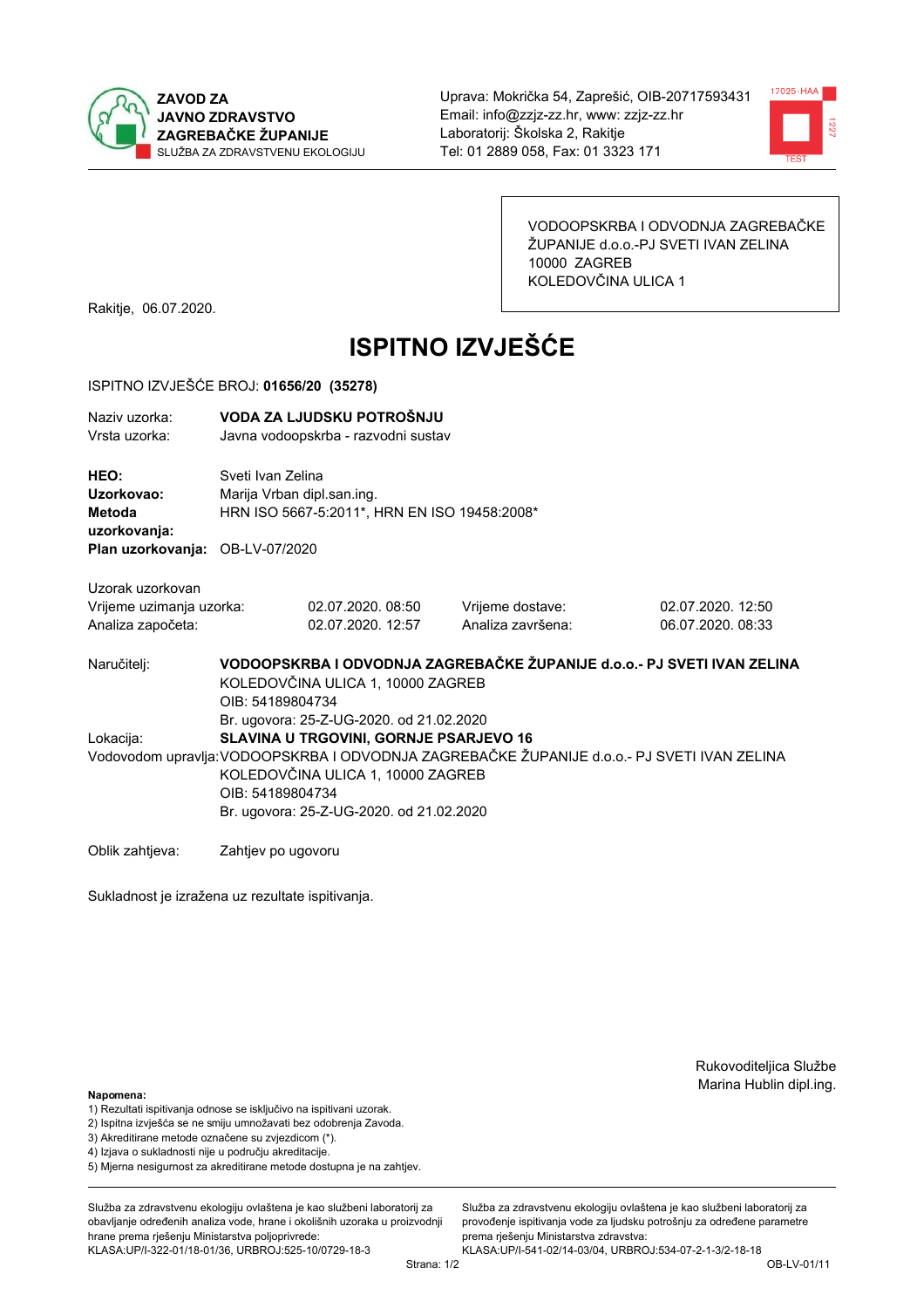## **REZULTATI ISPITIVANJA:**

Ispitno izviešće rezultat je elektroničke obrade podataka te je punovažeće bez žiga i potpisa

| Pokazatelj                | <b>Metoda</b>                           | <b>MJ</b>                   | <b>Rezultatt</b> | MDK**         | <b>Sukladno</b> |
|---------------------------|-----------------------------------------|-----------------------------|------------------|---------------|-----------------|
| Temperatura               | Standard Methods 21st Ed.<br>2005.2550B | $^{\circ}$ C                | 18,2             | 25            | DA              |
| Slobodni rezidualni klor  | HRN EN ISO 7393-2:2018                  | mg/L Cl <sub>2</sub>        | 0,12             | 0,5           | DA              |
| Boja                      | HRN EN ISO 7887:2012                    | mg/L Pt/Co skale            | < 5              | 20            | DA              |
| Mutnoća                   | HRN EN ISO 7027-1:2016*                 | NTU jedinica                | 0,85             | 4             | DA              |
| <b>Miris</b>              | HRN EN 1622:2008                        |                             | bez              | bez           | DA              |
| <b>Okus</b>               | HRN EN 1622:2008                        |                             | bez              | bez           | DA              |
| pH                        | HRN EN ISO 10523:2012*                  | pH jedinica                 | 7,6              | $6, 5 - 9, 5$ | DA              |
| Temp.pri određivanju pH   |                                         | $\overline{C}$              | 23,3             |               |                 |
| Elektrovodljivost         | HRN EN 27888:2008*                      | µScm <sup>-1</sup> pri 20°C | 478              | 2.500         | DA              |
| Utrošak KMnO <sub>4</sub> | HRN EN ISO 8467:2001                    | mg/L O <sub>2</sub>         | 0,6              | 5             | DA              |
| Kloridi                   | HRN EN ISO 10304-1:2009*                | mg/L CI                     | 4,7              | 250           | DA              |
| Nitriti                   | HRN EN ISO 10304-1:2009*                | mg/L $(NO2)$                | < 0,050          | 0,5           | DA              |
| Nitrati                   | HRN EN ISO 10304-1:2009*                | mg/L (NO <sub>3</sub> )     | 4,3              | 50            | DA              |
| Amonij                    | HRN ISO 7150-1:1998*                    | mg/L (NH                    | < 0,05           | 0,5           | DA              |

trezultat izražen kao manje od (<) odnosi se na granicu kvantifikacije

\*\*maksimalno dozvoljena koncentracija

## Izjava o sukladnosti

Prema ispitanim parametrima uzorak vode JE SUKLADAN zahtievima članka 5. Zakona o vodi za ljudsku potrošnju (NN 56/2013, 64/2015, 104/2017, 115/2018, 16/2020) i priloga I Pravilnika o parametrima sukladnosti, metodama analize, monitoringu i planovima sigurnosti vode za ljudsku potrošnju te načinu vođenja registra pravnih osoba koje obavljaju djelatnost javne vodoopskrbe (NN 125/2017, 39/2020).

> Voditeljica Odsjeka Nikolina Ciban dipl.ing.

## Odsjek za mikrobiološka ispitivanja voda

## **REZULTATI ISPITIVANJA:**

Ispitno izvješće rezultat je elektroničke obrade podataka te je punovažeće bez žiga i potpisa

| Pokazatelj             | <b>Metoda</b>           | <b>MJ</b>   | <b>Rezultat</b> | MDK** | <b>Sukladno</b> |
|------------------------|-------------------------|-------------|-----------------|-------|-----------------|
| Ukupni koliformi       | HRN EN ISO 9308-1:2014* | broj/100 mL |                 | 0     | DA              |
| Escherichia coli       | HRN EN ISO 9308-1:2014* | broj/100 mL |                 | 0     | DA              |
| Enterokoki             | HRN EN ISO 7899-2:2000* | broj/100 mL |                 | 0     | DA              |
| Pseudomonas aeruginosa | HRN EN ISO 16266:2008*  | broj/100 mL | < 1             | 0     | DA              |
| Aerobne bakt -36 C/48h | HRN EN ISO 6222:2000*   | broj/1 mL   | 86              | 100   | DA              |
| Aerobne bakt -22°C/72h | HRN EN ISO 6222:2000*   | broj/1 mL   | 94 <sub>1</sub> | 100   | DA              |

\*\*maksimalno dozvoljena koncentracija

#### Izjava o sukladnosti

Prema ispitanim parametrima uzorak vode JE SUKLADAN zahtjevima članka 5. Zakona o vodi za ljudsku potrošnju (NN 56/2013, 64/2015, 104/2017, 115/2018, 16/2020) i priloga I Pravilnika o parametrima sukladnosti, metodama analize, monitoringu i planovima sigurnosti vode za ljudsku potrošnju te načinu vođenja registra pravnih osoba koje obavljaju dielatnost javne vodoopskrbe (NN 125/2017, 39/2020).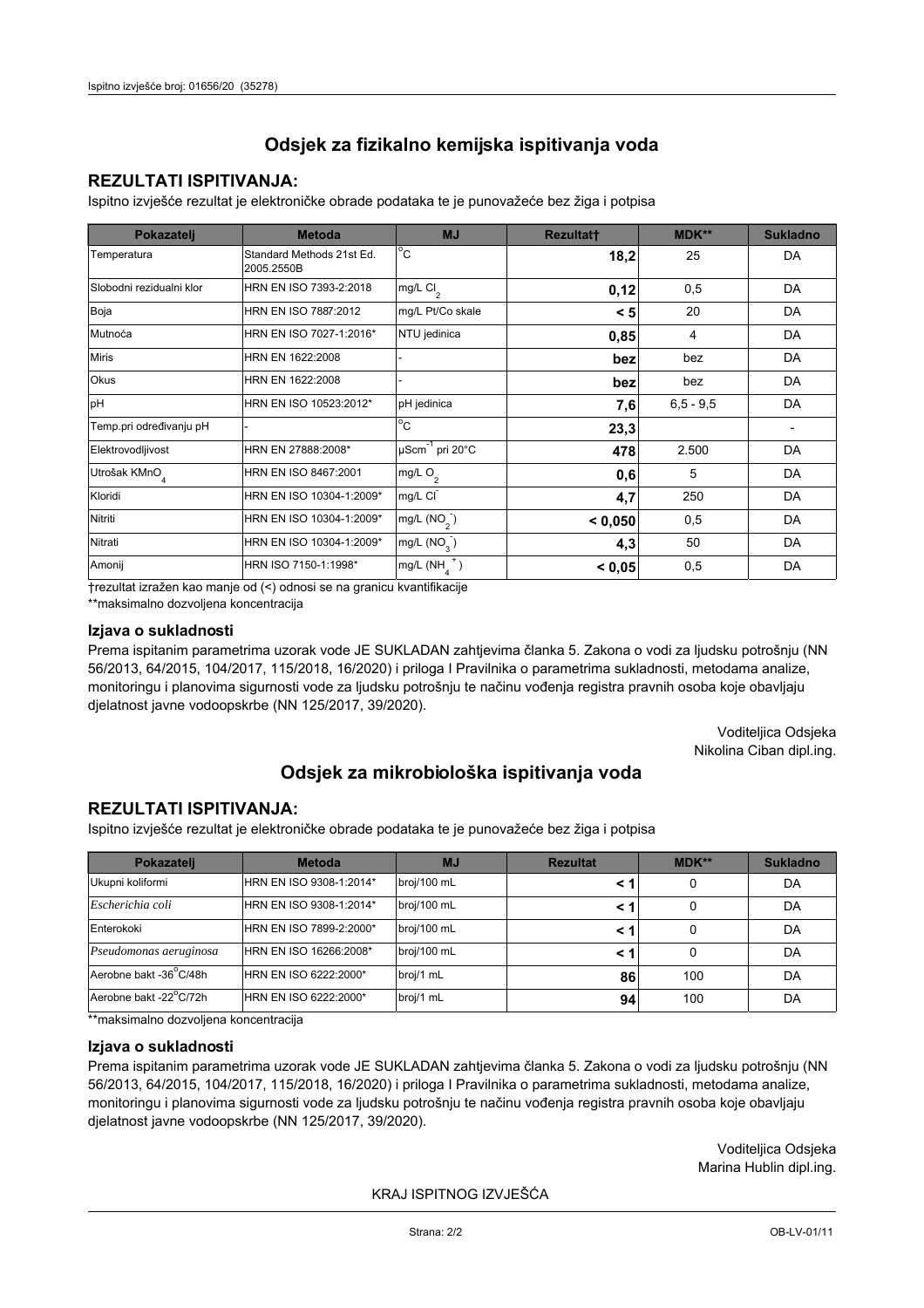



VODOOPSKRBA I ODVODNJA ZAGREBAČKE ŽUPANIJE d.o.o.-PJ SVETI IVAN ZELINA 10000 ZAGREB KOLEDOVČINA ULICA 1

Rakitje, 06.07.2020.

# **ISPITNO IZVJEŠĆE**

#### ISPITNO IZVJEŠĆE BROJ: 01655/20 (35277)

| Naziv uzorka: | VODA ZA LJUDSKU POTROŠNJU    |
|---------------|------------------------------|
| Vrsta uzorka: | Javna vodoopskrba - spremnik |

HEO: Sveti Ivan Zelina Uzorkovao: Marija Vrban dipl.san.ing. Metoda HRN ISO 5667-5:2011\*, HRN EN ISO 19458:2008\* uzorkovanja: Plan uzorkovanja: OB-LV-07/2020

Uzorak uzorkovan Vrijeme uzimanja uzorka: Analiza započeta:

02.07.2020.08:50 02.07.2020. 12:55 Vrijeme dostave: Analiza završena: 02.07.2020. 12:50 06.07.2020, 08:33

VODOOPSKRBA I ODVODNJA ZAGREBAČKE ŽUPANIJE d.o.o. - PJ SVETI IVAN ZELINA Naručitelj: KOLEDOVČINA ULICA 1, 10000 ZAGREB OIB: 54189804734 Br. ugovora: 25-Z-UG-2020, od 21.02.2020 Lokacija: **R HRNJANEC** Vodovodom upravlja: VODOOPSKRBA I ODVODNJA ZAGREBAČKE ŽUPANIJE d.o.o.- PJ SVETI IVAN ZELINA KOLEDOVČINA ULICA 1, 10000 ZAGREB OIB: 54189804734 Br. ugovora: 25-Z-UG-2020. od 21.02.2020

Oblik zahtjeva: Zahtjev po ugovoru

Sukladnost je izražena uz rezultate ispitivanja.

Rukovoditeljica Službe Marina Hublin dipl.ing.

Napomena:

- 1) Rezultati ispitivanja odnose se isključivo na ispitivani uzorak.
- 2) Ispitna izvješća se ne smiju umnožavati bez odobrenja Zavoda.

3) Akreditirane metode označene su zvjezdicom (\*).

- 4) Iziava o sukladnosti nije u područiu akreditacije.
- 5) Mjerna nesigurnost za akreditirane metode dostupna je na zahtjev.

Služba za zdravstvenu ekologiju ovlaštena je kao službeni laboratorij za obavlianie određenih analiza vode, hrane i okolišnih uzoraka u proizvodniji hrane prema rješenju Ministarstva poljoprivrede:

KLASA:UP/I-322-01/18-01/36, URBROJ:525-10/0729-18-3

Služba za zdravstvenu ekologiju ovlaštena je kao službeni laboratorij za provođenie ispitivania vode za liudsku potrošniu za određene parametre prema riešenju Ministarstva zdravstva: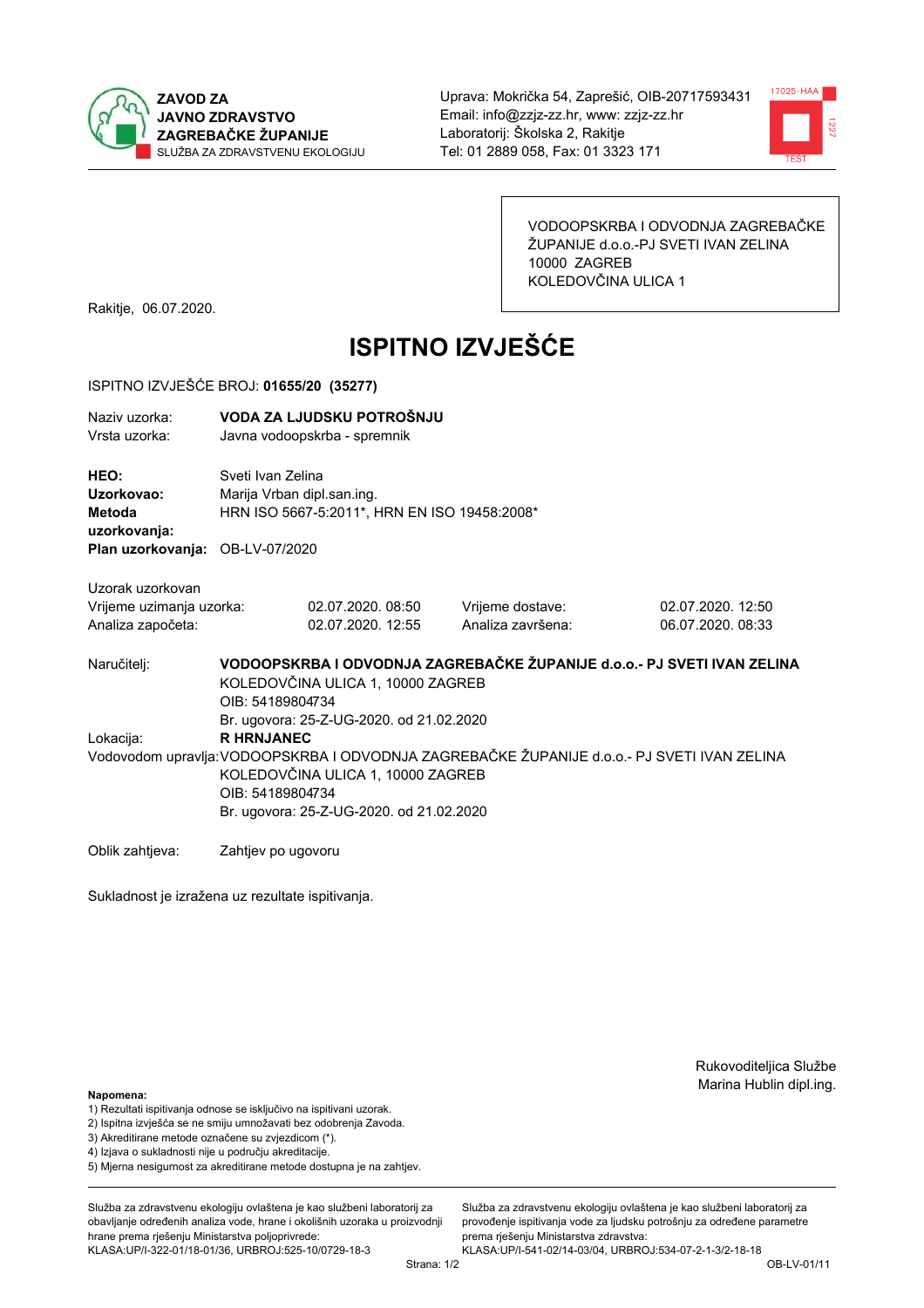## **REZULTATI ISPITIVANJA:**

Ispitno izviešće rezultat je elektroničke obrade podataka te je punovažeće bez žiga i potpisa

| Pokazatelj                | <b>Metoda</b>                           | <b>MJ</b>                   | <b>Rezultatt</b> | MDK**         | <b>Sukladno</b> |
|---------------------------|-----------------------------------------|-----------------------------|------------------|---------------|-----------------|
| Temperatura               | Standard Methods 21st Ed.<br>2005.2550B | $^{\circ}$ C                | 19,4             | 25            | DA              |
| Slobodni rezidualni klor  | HRN EN ISO 7393-2:2018                  | mg/L Cl <sub>2</sub>        | 0,08             | 0,5           | DA              |
| Boja                      | HRN EN ISO 7887:2012                    | mg/L Pt/Co skale            | < 5              | 20            | DA              |
| Mutnoća                   | HRN EN ISO 7027-1:2016*                 | NTU jedinica                | 0,51             | 4             | DA              |
| <b>Miris</b>              | HRN EN 1622:2008                        |                             | bez              | bez           | DA              |
| <b>Okus</b>               | HRN EN 1622:2008                        |                             | bez              | bez           | DA              |
| pH                        | HRN EN ISO 10523:2012*                  | pH jedinica                 | 7,6              | $6, 5 - 9, 5$ | DA              |
| Temp.pri određivanju pH   |                                         | $\overline{C}$              | 23,5             |               |                 |
| Elektrovodljivost         | HRN EN 27888:2008*                      | µScm <sup>-1</sup> pri 20°C | 484              | 2.500         | DA              |
| Utrošak KMnO <sub>4</sub> | HRN EN ISO 8467:2001                    | mg/L O <sub>2</sub>         | 0,5              | 5             | DA              |
| Kloridi                   | HRN EN ISO 10304-1:2009*                | mg/L CI                     | 4,9              | 250           | DA              |
| Nitriti                   | HRN EN ISO 10304-1:2009*                | mg/L $(NO2)$                | < 0.050          | 0,5           | DA              |
| Nitrati                   | HRN EN ISO 10304-1:2009*                | mg/L (NO <sub>3</sub> )     | 4,5              | 50            | DA              |
| Amonij                    | HRN ISO 7150-1:1998*                    | mg/L (NH                    | < 0,05           | 0,5           | DA              |

trezultat izražen kao manje od (<) odnosi se na granicu kvantifikacije

\*\*maksimalno dozvoljena koncentracija

#### Izjava o sukladnosti

Prema ispitanim parametrima uzorak vode JE SUKLADAN zahtievima članka 5. Zakona o vodi za ljudsku potrošnju (NN 56/2013, 64/2015, 104/2017, 115/2018, 16/2020) i priloga I Pravilnika o parametrima sukladnosti, metodama analize, monitoringu i planovima sigurnosti vode za ljudsku potrošnju te načinu vođenja registra pravnih osoba koje obavljaju djelatnost javne vodoopskrbe (NN 125/2017, 39/2020).

> Voditeljica Odsjeka Nikolina Ciban dipl.ing.

## Odsjek za mikrobiološka ispitivanja voda

## **REZULTATI ISPITIVANJA:**

Ispitno izvješće rezultat je elektroničke obrade podataka te je punovažeće bez žiga i potpisa

| Pokazatelj             | <b>Metoda</b>           | <b>MJ</b>   | <b>Rezultat</b> | MDK** | <b>Sukladno</b> |
|------------------------|-------------------------|-------------|-----------------|-------|-----------------|
| Ukupni koliformi       | HRN EN ISO 9308-1:2014* | broj/100 mL |                 | 0     | DA              |
| Escherichia coli       | HRN EN ISO 9308-1:2014* | broj/100 mL |                 | 0     | DA              |
| Enterokoki             | HRN EN ISO 7899-2:2000* | broj/100 mL |                 | 0     | DA              |
| Pseudomonas aeruginosa | HRN EN ISO 16266:2008*  | broj/100 mL | < 1             | 0     | DA              |
| Aerobne bakt -36 C/48h | HRN EN ISO 6222:2000*   | broj/1 mL   |                 | 100   | DA              |
| Aerobne bakt -22°C/72h | HRN EN ISO 6222:2000*   | broj/1 mL   |                 | 100   | DA              |

\*\*maksimalno dozvoljena koncentracija

## Izjava o sukladnosti

Prema ispitanim parametrima uzorak vode JE SUKLADAN zahtjevima članka 5. Zakona o vodi za ljudsku potrošnju (NN 56/2013, 64/2015, 104/2017, 115/2018, 16/2020) i priloga I Pravilnika o parametrima sukladnosti, metodama analize, monitoringu i planovima sigurnosti vode za ljudsku potrošnju te načinu vođenja registra pravnih osoba koje obavljaju dielatnost javne vodoopskrbe (NN 125/2017, 39/2020).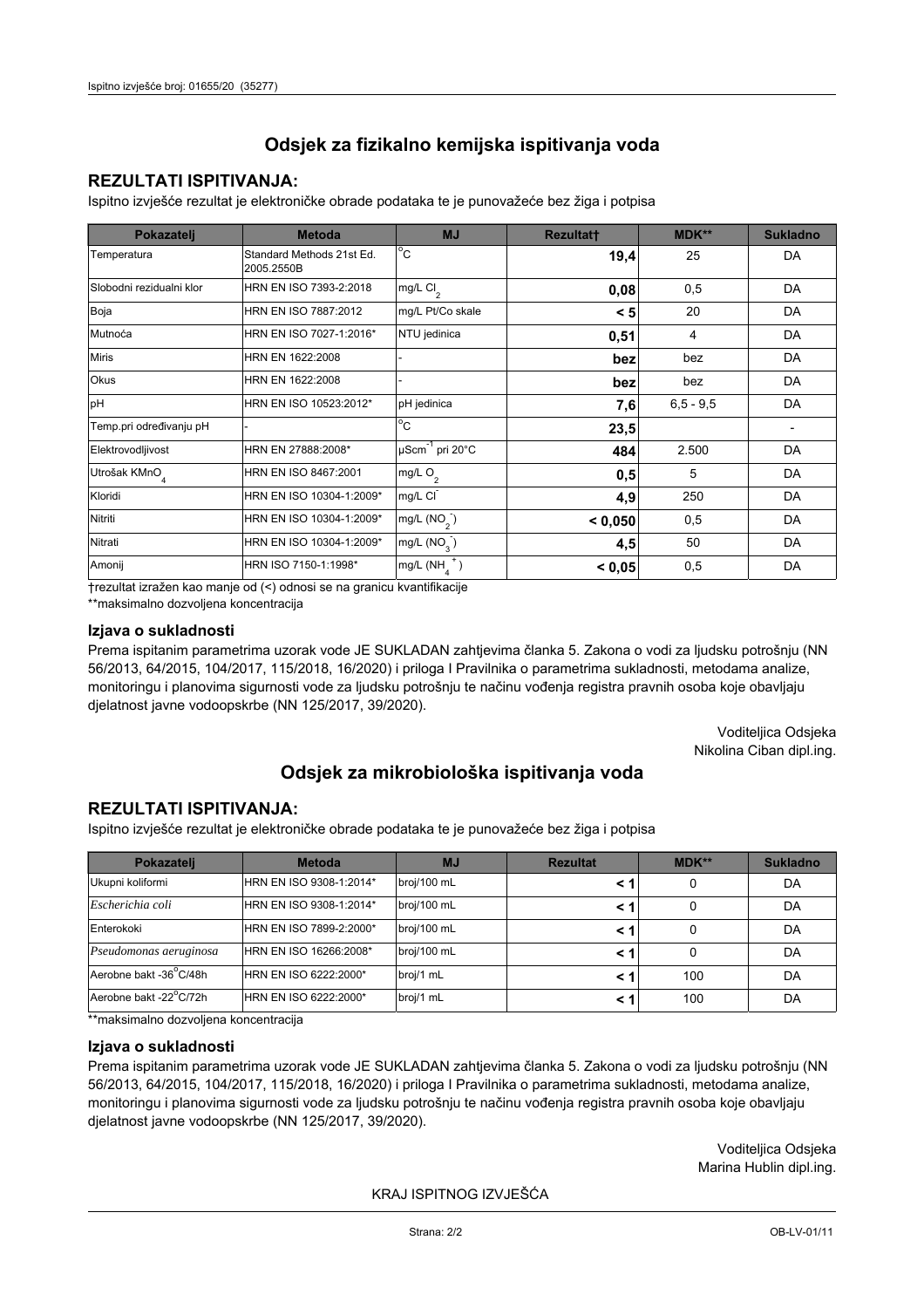



VODOOPSKRBA I ODVODNJA ZAGREBAČKE ŽUPANIJE d.o.o.-PJ SVETI IVAN ZELINA 10000 ZAGREB KOLEDOVČINA ULICA 1

Rakitje, 06.07.2020.

# **ISPITNO IZVJEŠĆE**

### ISPITNO IZVJEŠĆE BROJ: 01654/20 (35276)

| Naziv uzorka:<br>Vrsta uzorka:                                    | VODA ZA LJUDSKU POTROŠNJU<br>Javna vodoopskrba - razvodni sustav                                                                                                                                                                                                                     |                                                                                                 |                                       |                                        |  |  |  |
|-------------------------------------------------------------------|--------------------------------------------------------------------------------------------------------------------------------------------------------------------------------------------------------------------------------------------------------------------------------------|-------------------------------------------------------------------------------------------------|---------------------------------------|----------------------------------------|--|--|--|
| HEO:<br>Uzorkovao:<br>Metoda<br>uzorkovanja:                      |                                                                                                                                                                                                                                                                                      | Sveti Ivan Zelina<br>Marija Vrban dipl.san.ing.<br>HRN ISO 5667-5:2011*, HRN EN ISO 19458:2008* |                                       |                                        |  |  |  |
| Plan uzorkovanja: OB-LV-07/2020                                   |                                                                                                                                                                                                                                                                                      |                                                                                                 |                                       |                                        |  |  |  |
| Uzorak uzorkovan<br>Vrijeme uzimanja uzorka:<br>Analiza započeta: |                                                                                                                                                                                                                                                                                      | 02.07.2020, 08:35<br>02.07.2020. 12:55                                                          | Vrijeme dostave:<br>Analiza završena: | 02.07.2020. 12:50<br>06.07.2020. 08:32 |  |  |  |
| Naručitelj:                                                       | VODOOPSKRBA I ODVODNJA ZAGREBAČKE ŽUPANIJE d.o.o.- PJ SVETI IVAN ZELINA<br>KOLEDOVČINA ULICA 1, 10000 ZAGREB<br>OIB: 54189804734                                                                                                                                                     |                                                                                                 |                                       |                                        |  |  |  |
| Lokacija:                                                         | Br. ugovora: 25-Z-UG-2020. od 21.02.2020<br>SLAVINA U TRGOVINI, NESPEŠ 5, NESPEŠ<br>Vodovodom upravlja: VODOOPSKRBA I ODVODNJA ZAGREBAČKE ŽUPANIJE d.o.o.- PJ SVETI IVAN ZELINA<br>KOLEDOVČINA ULICA 1, 10000 ZAGREB<br>OIB: 54189804734<br>Br. ugovora: 25-Z-UG-2020. od 21.02.2020 |                                                                                                 |                                       |                                        |  |  |  |
| Oblik zahtjeva:                                                   | Zahtjev po ugovoru                                                                                                                                                                                                                                                                   |                                                                                                 |                                       |                                        |  |  |  |

Sukladnost je izražena uz rezultate ispitivanja.

Rukovoditeljica Službe Marina Hublin dipl.ing.

#### Napomena:

- 1) Rezultati ispitivanja odnose se isključivo na ispitivani uzorak.
- 2) Ispitna izvješća se ne smiju umnožavati bez odobrenja Zavoda.
- 3) Akreditirane metode označene su zvjezdicom (\*).
- 4) Iziava o sukladnosti nije u području akreditacije.
- 5) Mjerna nesigurnost za akreditirane metode dostupna je na zahtjev.

Služba za zdravstvenu ekologiju ovlaštena je kao službeni laboratorij za obavlianie određenih analiza vode, hrane i okolišnih uzoraka u proizvodniji hrane prema rješenju Ministarstva poljoprivrede: KLASA:UP/I-322-01/18-01/36, URBROJ:525-10/0729-18-3

Strana: 1/2

Služba za zdravstvenu ekologiju ovlaštena je kao službeni laboratorij za provođenie ispitivania vode za liudsku potrošniu za određene parametre prema rješenju Ministarstva zdravstva: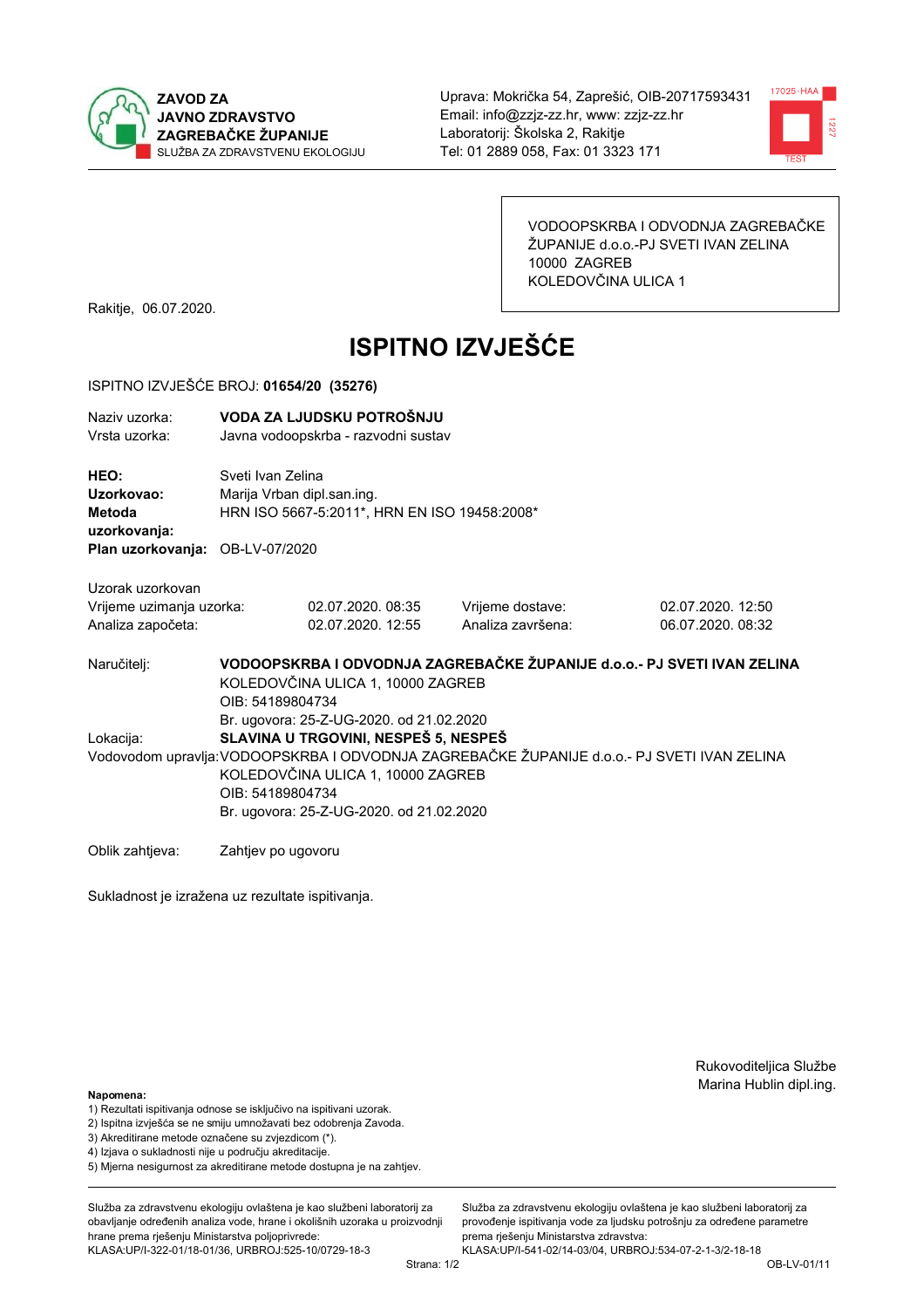## **REZULTATI ISPITIVANJA:**

Ispitno izviešće rezultat je elektroničke obrade podataka te je punovažeće bez žiga i potpisa

| Pokazatelj                | <b>Metoda</b>                           | <b>MJ</b>                   | <b>Rezultatt</b> | MDK**         | <b>Sukladno</b> |
|---------------------------|-----------------------------------------|-----------------------------|------------------|---------------|-----------------|
| Temperatura               | Standard Methods 21st Ed.<br>2005.2550B | $^{\circ}$ C                | 19,6             | 25            | DA              |
| Slobodni rezidualni klor  | HRN EN ISO 7393-2:2018                  | mg/L Cl <sub>2</sub>        | 0,13             | 0,5           | DA              |
| Boja                      | HRN EN ISO 7887:2012                    | mg/L Pt/Co skale            | < 5              | 20            | DA              |
| Mutnoća                   | HRN EN ISO 7027-1:2016*                 | NTU jedinica                | 0,46             | 4             | DA              |
| <b>Miris</b>              | HRN EN 1622:2008                        |                             | bez              | bez           | DA              |
| <b>Okus</b>               | HRN EN 1622:2008                        |                             | bez              | bez           | DA              |
| pH                        | HRN EN ISO 10523:2012*                  | pH jedinica                 | 7,5              | $6, 5 - 9, 5$ | DA              |
| Temp.pri određivanju pH   |                                         | $\overline{C}$              | 23,5             |               |                 |
| Elektrovodljivost         | HRN EN 27888:2008*                      | µScm <sup>-1</sup> pri 20°C | 486              | 2.500         | DA              |
| Utrošak KMnO <sub>4</sub> | HRN EN ISO 8467:2001                    | mg/L O <sub>2</sub>         | 0,6              | 5             | DA              |
| Kloridi                   | HRN EN ISO 10304-1:2009*                | mg/L CI                     | 5,2              | 250           | DA              |
| Nitriti                   | HRN EN ISO 10304-1:2009*                | mg/L $(NO2)$                | < 0,050          | 0,5           | DA              |
| Nitrati                   | HRN EN ISO 10304-1:2009*                | mg/L (NO <sub>3</sub> )     | 4,9              | 50            | DA              |
| Amonij                    | HRN ISO 7150-1:1998*                    | mg/L (NH                    | < 0,05           | 0,5           | DA              |

trezultat izražen kao manje od (<) odnosi se na granicu kvantifikacije

\*\*maksimalno dozvoljena koncentracija

## Izjava o sukladnosti

Prema ispitanim parametrima uzorak vode JE SUKLADAN zahtievima članka 5. Zakona o vodi za ljudsku potrošnju (NN 56/2013, 64/2015, 104/2017, 115/2018, 16/2020) i priloga I Pravilnika o parametrima sukladnosti, metodama analize, monitoringu i planovima sigurnosti vode za ljudsku potrošnju te načinu vođenja registra pravnih osoba koje obavljaju djelatnost javne vodoopskrbe (NN 125/2017, 39/2020).

> Voditeljica Odsjeka Nikolina Ciban dipl.ing.

## Odsjek za mikrobiološka ispitivanja voda

## **REZULTATI ISPITIVANJA:**

Ispitno izvješće rezultat je elektroničke obrade podataka te je punovažeće bez žiga i potpisa

| Pokazatelj             | <b>Metoda</b>           | <b>MJ</b>   | <b>Rezultat</b> | MDK** | <b>Sukladno</b> |
|------------------------|-------------------------|-------------|-----------------|-------|-----------------|
| Ukupni koliformi       | HRN EN ISO 9308-1:2014* | broj/100 mL |                 | 0     | DA              |
| Escherichia coli       | HRN EN ISO 9308-1:2014* | broj/100 mL |                 | 0     | DA              |
| Enterokoki             | HRN EN ISO 7899-2:2000* | broj/100 mL |                 | 0     | DA              |
| Pseudomonas aeruginosa | HRN EN ISO 16266:2008*  | broj/100 mL | < 1             | 0     | DA              |
| Aerobne bakt -36 C/48h | HRN EN ISO 6222:2000*   | broj/1 mL   | 13              | 100   | DA              |
| Aerobne bakt -22°C/72h | HRN EN ISO 6222:2000*   | broj/1 mL   |                 | 100   | DA              |

\*\*maksimalno dozvoljena koncentracija

#### Izjava o sukladnosti

Prema ispitanim parametrima uzorak vode JE SUKLADAN zahtjevima članka 5. Zakona o vodi za ljudsku potrošnju (NN 56/2013, 64/2015, 104/2017, 115/2018, 16/2020) i priloga I Pravilnika o parametrima sukladnosti, metodama analize, monitoringu i planovima sigurnosti vode za ljudsku potrošnju te načinu vođenja registra pravnih osoba koje obavljaju dielatnost javne vodoopskrbe (NN 125/2017, 39/2020).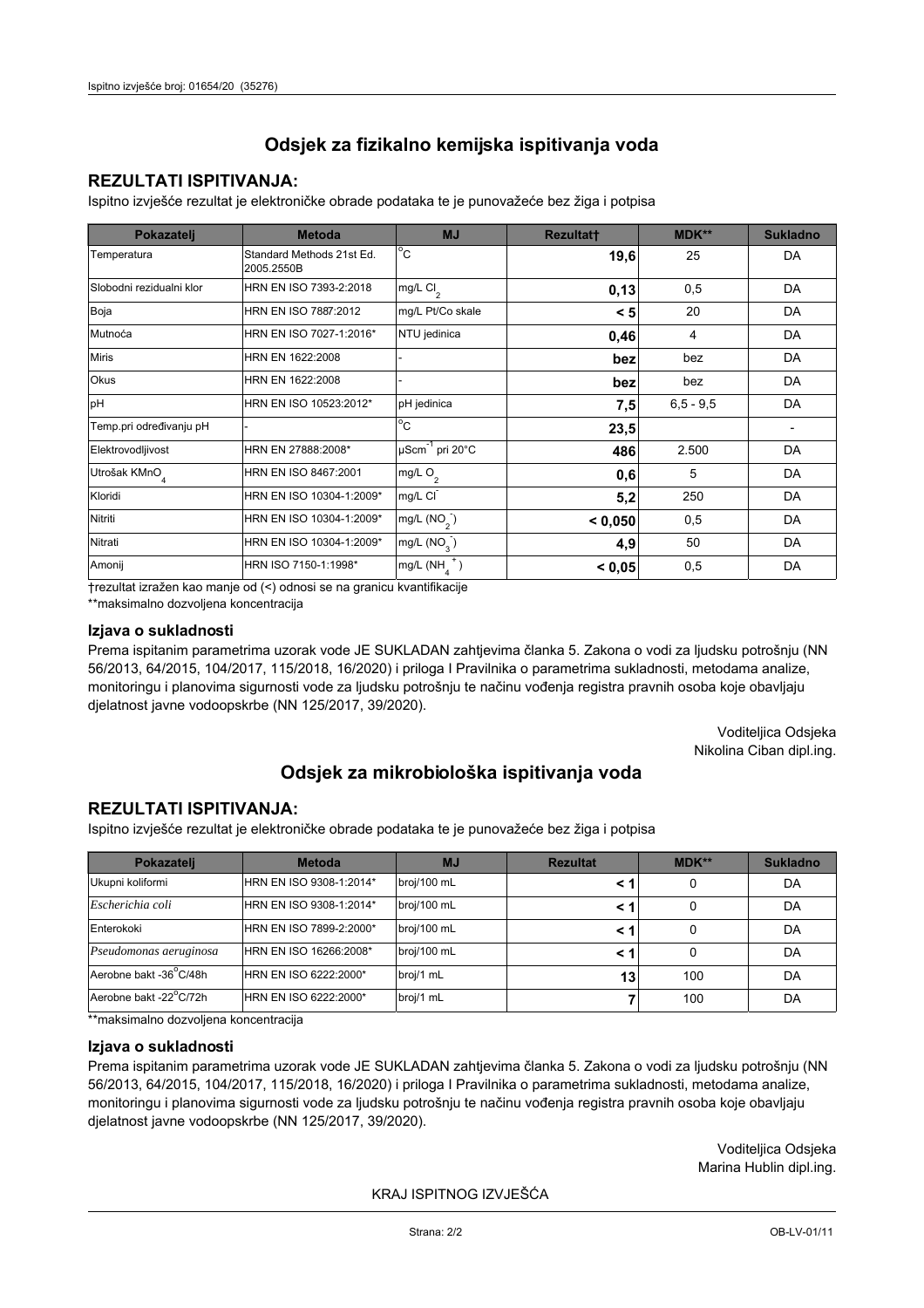



VODOOPSKRBA I ODVODNJA ZAGREBAČKE ŽUPANIJE d.o.o.-PJ SVETI IVAN ZELINA 10000 ZAGREB KOLEDOVČINA ULICA 1

Rakitje, 06.07.2020.

# **ISPITNO IZVJEŠĆE**

### ISPITNO IZVJEŠĆE BROJ: 01653/20 (35275)

| Naziv uzorka:<br>Vrsta uzorka:                                                  | VODA ZA LJUDSKU POTROŠNJU<br>Javna vodoopskrba - razvodni sustav                                                                                                                                 |                                             |                                       |                                        |  |
|---------------------------------------------------------------------------------|--------------------------------------------------------------------------------------------------------------------------------------------------------------------------------------------------|---------------------------------------------|---------------------------------------|----------------------------------------|--|
| HEO:<br>Uzorkovao:<br>Metoda<br>uzorkovanja:<br>Plan uzorkovanja: OB-LV-07/2020 | Sveti Ivan Zelina<br>Marija Vrban dipl.san.ing.<br>HRN ISO 5667-5:2011*, HRN EN ISO 19458:2008*                                                                                                  |                                             |                                       |                                        |  |
|                                                                                 |                                                                                                                                                                                                  |                                             |                                       |                                        |  |
| Uzorak uzorkovan<br>Vrijeme uzimanja uzorka:<br>Analiza započeta:               |                                                                                                                                                                                                  | 02.07.2020, 08:15<br>02.07.2020. 12:54      | Vrijeme dostave:<br>Analiza završena: | 02.07.2020. 12:50<br>06.07.2020. 08:30 |  |
| Naručitelj:                                                                     | VODOOPSKRBA I ODVODNJA ZAGREBAČKE ŽUPANIJE d.o.o.- PJ SVETI IVAN ZELINA<br>KOLEDOVČINA ULICA 1, 10000 ZAGREB<br>OIB: 54189804734<br>Br. ugovora: 25-Z-UG-2020. od 21.02.2020                     |                                             |                                       |                                        |  |
| Lokacija:                                                                       |                                                                                                                                                                                                  | SLAVINA U TRGOVINI, PAUKOVEČKA 17, PAUKOVEC |                                       |                                        |  |
|                                                                                 | Vodovodom upravlja: VODOOPSKRBA I ODVODNJA ZAGREBAČKE ŽUPANIJE d.o.o.- PJ SVETI IVAN ZELINA<br>KOLEDOVČINA ULICA 1, 10000 ZAGREB<br>OIB: 54189804734<br>Br. ugovora: 25-Z-UG-2020. od 21.02.2020 |                                             |                                       |                                        |  |
| Oblik zahtjeva:                                                                 | Zahtjev po ugovoru                                                                                                                                                                               |                                             |                                       |                                        |  |

Sukladnost je izražena uz rezultate ispitivanja.

Rukovoditeljica Službe Marina Hublin dipl.ing.

## Napomena:

- 1) Rezultati ispitivanja odnose se isključivo na ispitivani uzorak.
- 2) Ispitna izvješća se ne smiju umnožavati bez odobrenja Zavoda.
- 3) Akreditirane metode označene su zvjezdicom (\*).
- 4) Iziava o sukladnosti nije u području akreditacije.
- 5) Mjerna nesigurnost za akreditirane metode dostupna je na zahtjev.

Služba za zdravstvenu ekologiju ovlaštena je kao službeni laboratorij za obavlianie određenih analiza vode, hrane i okolišnih uzoraka u proizvodniji hrane prema rješenju Ministarstva poljoprivrede: KLASA:UP/I-322-01/18-01/36, URBROJ:525-10/0729-18-3

Služba za zdravstvenu ekologiju ovlaštena je kao službeni laboratorij za provođenie ispitivania vode za liudsku potrošniu za određene parametre prema rješenju Ministarstva zdravstva: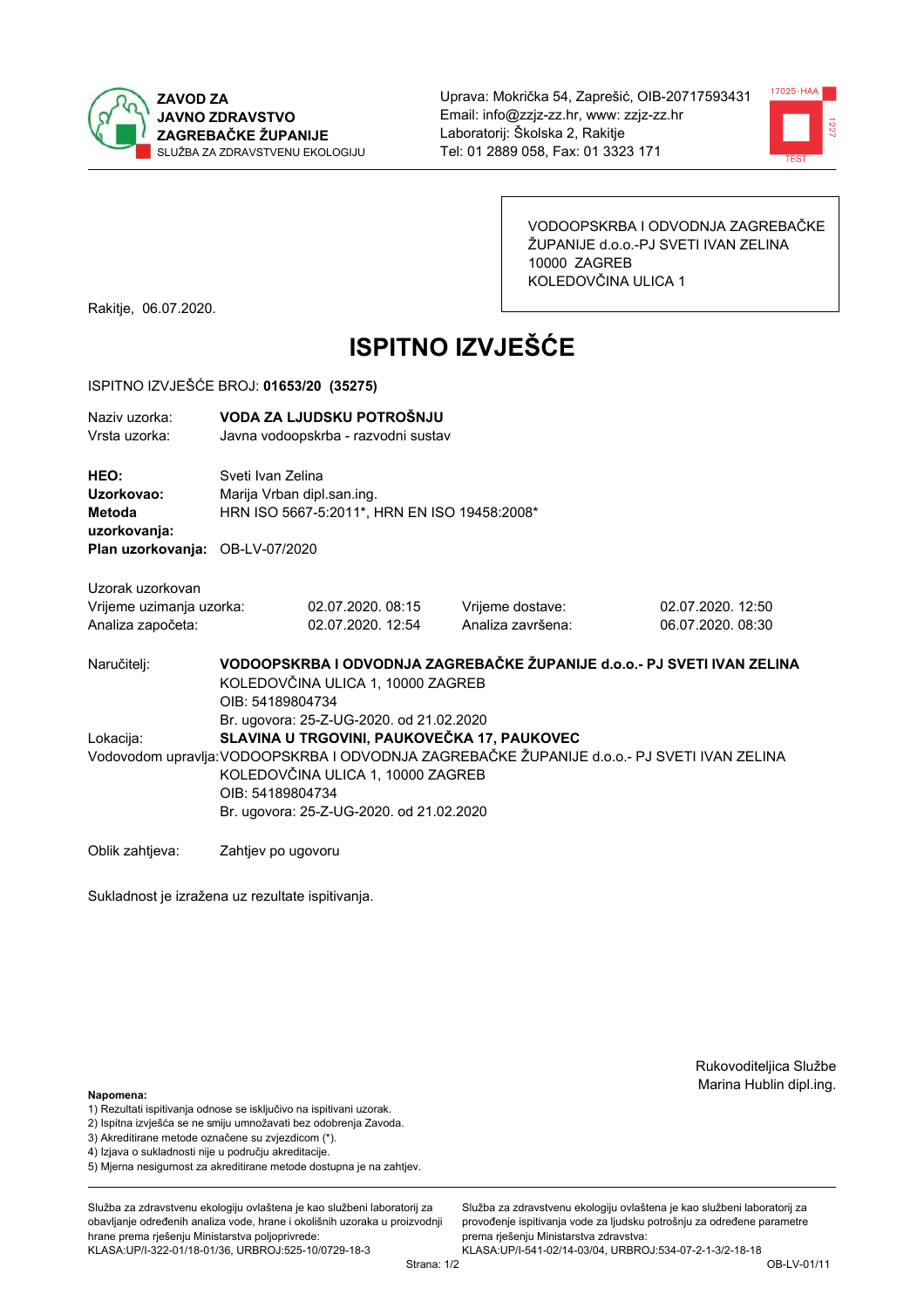## **REZULTATI ISPITIVANJA:**

Ispitno izviešće rezultat je elektroničke obrade podataka te je punovažeće bez žiga i potpisa

| Pokazatelj                | <b>Metoda</b>                           | <b>MJ</b>                   | <b>Rezultatt</b> | MDK**         | <b>Sukladno</b> |
|---------------------------|-----------------------------------------|-----------------------------|------------------|---------------|-----------------|
| Temperatura               | Standard Methods 21st Ed.<br>2005.2550B | $^{\circ}$ C                | 21,8             | 25            | DA              |
| Slobodni rezidualni klor  | HRN EN ISO 7393-2:2018                  | mg/L Cl <sub>2</sub>        | 0,17             | 0,5           | DA              |
| Boja                      | HRN EN ISO 7887:2012                    | mg/L Pt/Co skale            | < 5              | 20            | DA              |
| Mutnoća                   | HRN EN ISO 7027-1:2016*                 | NTU jedinica                | 0,66             | 4             | DA              |
| <b>Miris</b>              | HRN EN 1622:2008                        |                             | bez              | bez           | DA              |
| <b>Okus</b>               | HRN EN 1622:2008                        |                             | bez              | bez           | DA              |
| pH                        | HRN EN ISO 10523:2012*                  | pH jedinica                 | 7,5              | $6, 5 - 9, 5$ | DA              |
| Temp.pri određivanju pH   |                                         | $\overline{C}$              | 23,3             |               |                 |
| Elektrovodljivost         | HRN EN 27888:2008*                      | µScm <sup>-1</sup> pri 20°C | 483              | 2.500         | DA              |
| Utrošak KMnO <sub>4</sub> | HRN EN ISO 8467:2001                    | mg/L O <sub>2</sub>         | 0,6              | 5             | DA              |
| Kloridi                   | HRN EN ISO 10304-1:2009*                | mg/L CI                     | 4,8              | 250           | DA              |
| Nitriti                   | HRN EN ISO 10304-1:2009*                | mg/L $(NO2)$                | < 0,050          | 0,5           | DA              |
| Nitrati                   | HRN EN ISO 10304-1:2009*                | mg/L (NO <sub>3</sub> )     | 4,2              | 50            | DA              |
| Amonij                    | HRN ISO 7150-1:1998*                    | mg/L (NH                    | < 0,05           | 0,5           | DA              |

trezultat izražen kao manje od (<) odnosi se na granicu kvantifikacije

\*\*maksimalno dozvoljena koncentracija

#### Izjava o sukladnosti

Prema ispitanim parametrima uzorak vode JE SUKLADAN zahtievima članka 5. Zakona o vodi za ljudsku potrošnju (NN 56/2013, 64/2015, 104/2017, 115/2018, 16/2020) i priloga I Pravilnika o parametrima sukladnosti, metodama analize, monitoringu i planovima sigurnosti vode za ljudsku potrošnju te načinu vođenja registra pravnih osoba koje obavljaju djelatnost javne vodoopskrbe (NN 125/2017, 39/2020).

> Voditeljica Odsjeka Nikolina Ciban dipl.ing.

## Odsjek za mikrobiološka ispitivanja voda

## **REZULTATI ISPITIVANJA:**

Ispitno izvješće rezultat je elektroničke obrade podataka te je punovažeće bez žiga i potpisa

| Pokazatelj             | <b>Metoda</b>           | <b>MJ</b>   | <b>Rezultat</b> | MDK** | <b>Sukladno</b> |
|------------------------|-------------------------|-------------|-----------------|-------|-----------------|
| Ukupni koliformi       | HRN EN ISO 9308-1:2014* | broj/100 mL |                 | 0     | DA              |
| Escherichia coli       | HRN EN ISO 9308-1:2014* | broj/100 mL |                 | 0     | DA              |
| Enterokoki             | HRN EN ISO 7899-2:2000* | broj/100 mL |                 | 0     | DA              |
| Pseudomonas aeruginosa | HRN EN ISO 16266:2008*  | broj/100 mL | < 1             | 0     | DA              |
| Aerobne bakt -36 C/48h | HRN EN ISO 6222:2000*   | broj/1 mL   | 94              | 100   | DA              |
| Aerobne bakt -22°C/72h | HRN EN ISO 6222:2000*   | broj/1 mL   | 62              | 100   | DA              |

\*\*maksimalno dozvoljena koncentracija

## Izjava o sukladnosti

Prema ispitanim parametrima uzorak vode JE SUKLADAN zahtjevima članka 5. Zakona o vodi za ljudsku potrošnju (NN 56/2013, 64/2015, 104/2017, 115/2018, 16/2020) i priloga I Pravilnika o parametrima sukladnosti, metodama analize, monitoringu i planovima sigurnosti vode za ljudsku potrošnju te načinu vođenja registra pravnih osoba koje obavljaju dielatnost javne vodoopskrbe (NN 125/2017, 39/2020).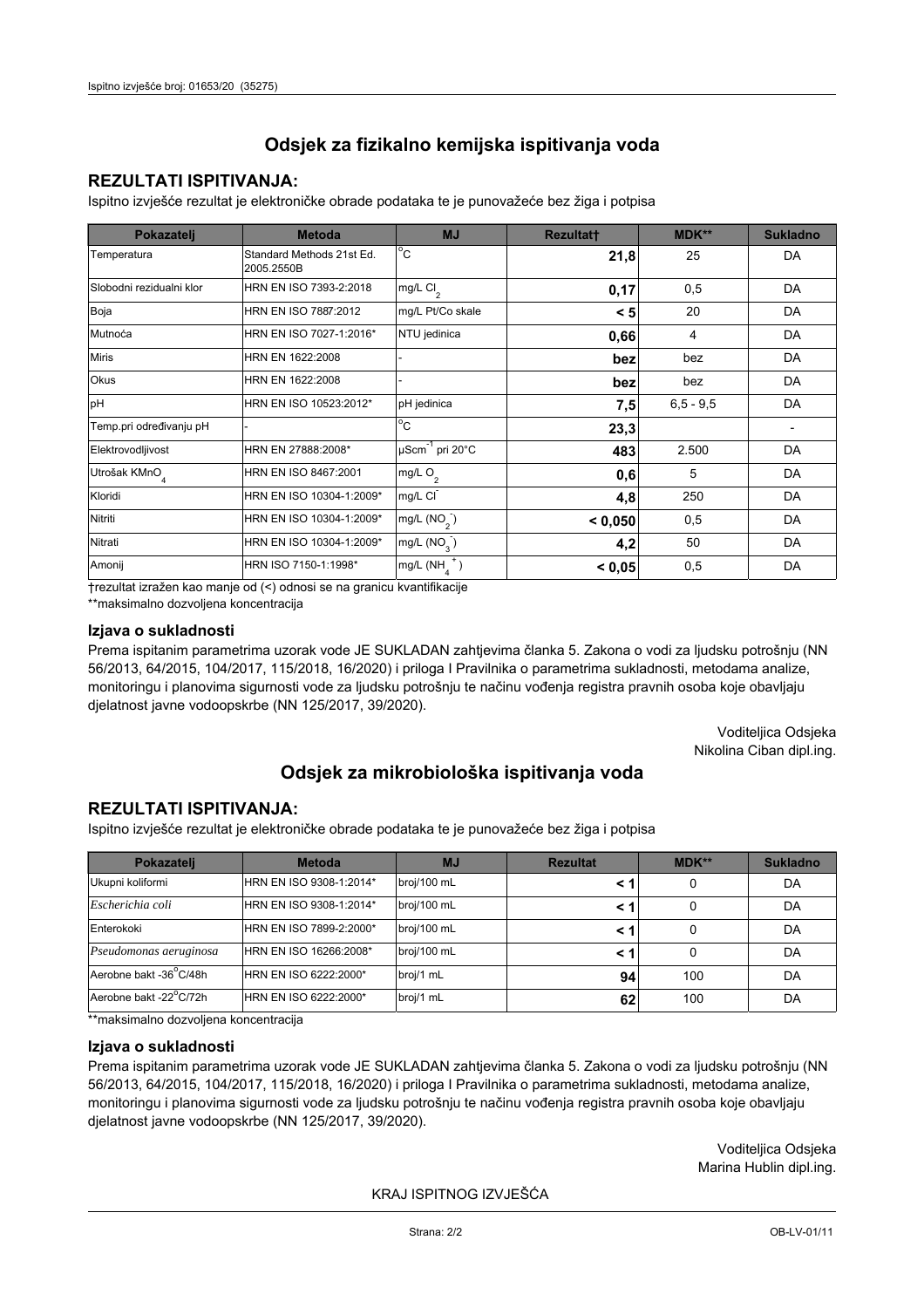



VODOOPSKRBA I ODVODNJA ZAGREBAČKE ŽUPANIJE d.o.o.-PJ SVETI IVAN ZELINA 10000 ZAGREB KOLEDOVČINA ULICA 1

Rakitje, 06.07.2020.

# **ISPITNO IZVJEŠĆE**

### ISPITNO IZVJEŠĆE BROJ: 01652/20 (35274)

| Naziv uzorka:<br>Vrsta uzorka:                                    | VODA ZA LJUDSKU POTROŠNJU<br>Javna vodoopskrba - razvodni sustav                                                                                                                                                       |                                        |                                       |                                        |  |
|-------------------------------------------------------------------|------------------------------------------------------------------------------------------------------------------------------------------------------------------------------------------------------------------------|----------------------------------------|---------------------------------------|----------------------------------------|--|
| HEO:<br>Uzorkovao:<br>Metoda<br>uzorkovanja:<br>Plan uzorkovanja: | Sveti Ivan Zelina<br>Marija Vrban dipl.san.ing.<br>HRN ISO 5667-5:2011*, HRN EN ISO 19458:2008*<br>OB-LV-07/2020                                                                                                       |                                        |                                       |                                        |  |
| Uzorak uzorkovan<br>Vrijeme uzimanja uzorka:<br>Analiza započeta: |                                                                                                                                                                                                                        | 02.07.2020, 08:00<br>02.07.2020. 12:53 | Vrijeme dostave:<br>Analiza završena: | 02.07.2020. 12:50<br>06.07.2020. 08:30 |  |
| Naručitelj:                                                       | VODOOPSKRBA I ODVODNJA ZAGREBAČKE ŽUPANIJE d.o.o.- PJ SVETI IVAN ZELINA<br>KOLEDOVČINA ULICA 1, 10000 ZAGREB<br>OIB: 54189804734                                                                                       |                                        |                                       |                                        |  |
| Lokacija:                                                         | Br. ugovora: 25-Z-UG-2020. od 21.02.2020<br><b>PH MAJKOVEC</b><br>Vodovodom upravlja: VODOOPSKRBA I ODVODNJA ZAGREBAČKE ŽUPANIJE d.o.o.- PJ SVETI IVAN ZELINA<br>KOLEDOVČINA ULICA 1, 10000 ZAGREB<br>OIB: 54189804734 |                                        |                                       |                                        |  |
|                                                                   | Br. ugovora: 25-Z-UG-2020. od 21.02.2020                                                                                                                                                                               |                                        |                                       |                                        |  |

Oblik zahtjeva: Zahtjev po ugovoru

Sukladnost je izražena uz rezultate ispitivanja.

Rukovoditeljica Službe Marina Hublin dipl.ing.

#### Napomena:

- 1) Rezultati ispitivanja odnose se isključivo na ispitivani uzorak.
- 2) Ispitna izvješća se ne smiju umnožavati bez odobrenja Zavoda.
- 3) Akreditirane metode označene su zvjezdicom (\*).
- 4) Iziava o sukladnosti nije u području akreditacije.
- 5) Mjerna nesigurnost za akreditirane metode dostupna je na zahtjev.

Služba za zdravstvenu ekologiju ovlaštena je kao službeni laboratorij za obavlianie određenih analiza vode, hrane i okolišnih uzoraka u proizvodniji hrane prema rješenju Ministarstva poljoprivrede: KLASA:UP/I-322-01/18-01/36, URBROJ:525-10/0729-18-3

Služba za zdravstvenu ekologiju ovlaštena je kao službeni laboratorij za provođenie ispitivania vode za liudsku potrošniu za određene parametre prema rješenju Ministarstva zdravstva: